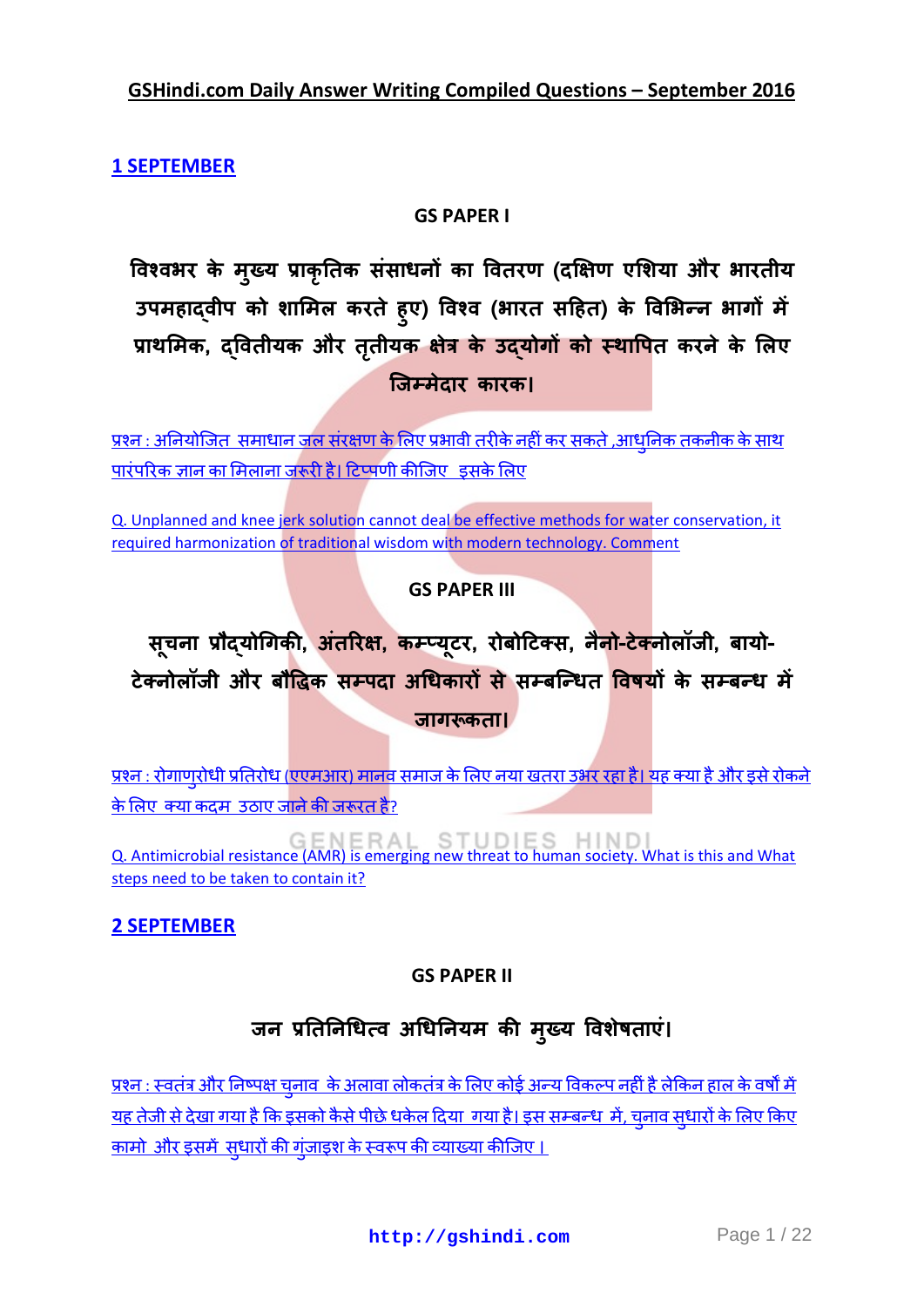[Q. There is no substitute to free and fair election for a democracy, however in recent years it has](http://gshindi.com/category/gs-paper-2/free-and-fair-elections-in-democracy)  [increasingly been seen how this has taken backseat. In this light, explain nature of electoral reforms](http://gshindi.com/category/gs-paper-2/free-and-fair-elections-in-democracy)  [that have been undertaken and further scope of reforms.](http://gshindi.com/category/gs-paper-2/free-and-fair-elections-in-democracy)

## **GS PAPER III**

प्रत्यक्ष एव अप्रत्यक्ष कृषि सहायता तथा न्यूनतम समथेन मूल विषय, जन वितरण प्रणाली-उद्देश्य, कार्य, सीमाए, सुधार, बफर सुरक्षा सम्बन्धी विषय, प्रौद्**योगिकी मिशन, पशु**प

<u>प्रश्न : बार-बार सखा, बाढ़ और अन्य मौसम संबंधी परिवर्तनों ने भारतीय कृषि को गंभीर रूप से</u> <u>प्रभावित किया है । इस संबंध में क्या हाल ही में शरू प्रधानमंत्री फसल बीमा योजना किसानों के हितों</u> की रक्षा करने के लिए एक खेल परिवर्तक हो सकता है?

[Q. Recurrent droughts, floods and other weather-related changes has severely affected Indian](http://gshindi.com/category/gs-paper-3/pmfby-could-be-game-changer)  [agriculture. In this regard examine how the recently launched PRADHAN MANTRI FASAL](http://gshindi.com/category/gs-paper-3/pmfby-could-be-game-changer) BIMA [YOJANA could be a game changer to protect the interest of farmers?](http://gshindi.com/category/gs-paper-3/pmfby-could-be-game-changer)

## **[3 SEPTEMBER](http://gshindi.com/category/mains-answer-writing/3-september-mains-answer-writing)**

## **GS PAPER II**

## द्विपक्षीय, क्षेत्रीय और वैश्विक समूह और भारत से सम्बन्धित और/अ **के हितों को प्रभावित करने वाले करार।**

<u>प्रश्न : " संयुक्त राज्य अमेरिका ट्रांस पैसिफिक पार्टनरशिप की स्थापना के माध्यम से विश्व व्यापार संगठन के </u> जनादेश को दरकिनार अपनी आर्थिक वर्चस्व स्थापित करना चाहते हैं। "। टिप्पणी कीजिए । भारत के इसमें —<br><u>शामिल होने के लिए आपके क्या विचार हैं ?</u><br>AL STUDIES HINDI

Q. "Through the establishment of Trans [Pacific Partnership USA want to establish its economic](http://gshindi.com/category/gs-paper-2/trans-pacific-partnership-with-usa)  hegemony bypassing the mandate of WTO." comment. What are your views for Indian joining join [TPP?](http://gshindi.com/category/gs-paper-2/trans-pacific-partnership-with-usa)

## **GS PAPER III**

प्रत्यक्ष एव अप्रत्यक्ष कृषि सहायता तथा न्यूनतम समर्थन मूल विषय, जन वितरण प्रणाली-उद्देश्य, कार्य, सीमाए, सुधार, बफर सुरक्षा सम्बन्धी विषय, प्रौद्**योगिकी मिशन, पशु**प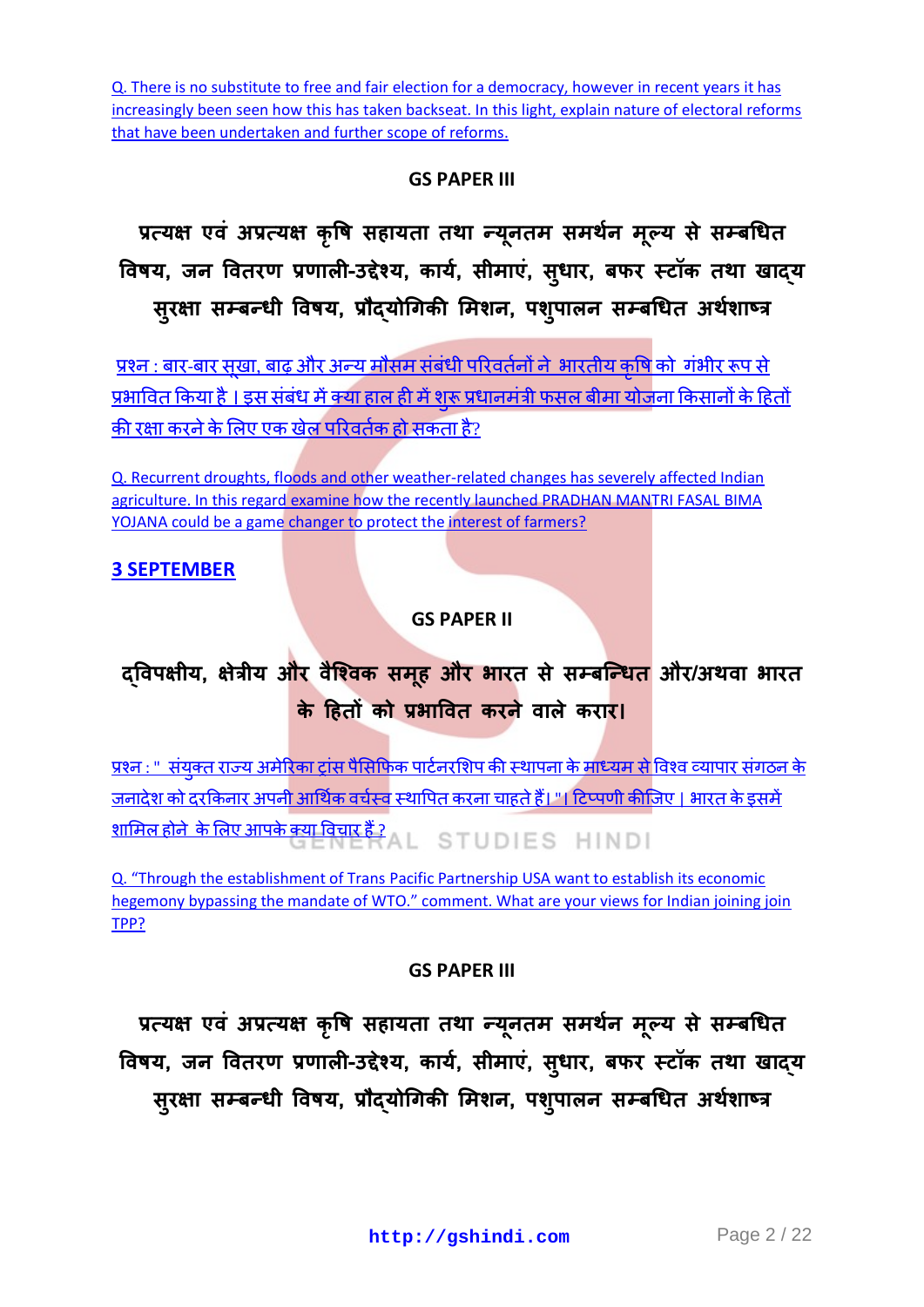<u>प्रश्नः भारतीय कृषि को पारिस्थितिकी के अनुसार संरेखित करने के लिए मूल्य नीति में एक व्यापक सुधार की</u> आवश्यकताहै । चर्चा करें।

[Q. To align Indian agriculture to ecology of an area reform in price policy needs to be undertaken.](http://gshindi.com/category/gs-paper-3/price-policy-reform-in-agriculture)  [Discuss.](http://gshindi.com/category/gs-paper-3/price-policy-reform-in-agriculture)

## **[4 SEPTEMBER \(ESSAY\)](http://gshindi.com/category/essay/essay-writing-4-september)**

रविवार को हम दो essay के topic पोस्ट जिनमे से फिलहाल आपको एक पर essay लिखना है | चूंकि आपकी file बढ़ी होगी आप इसको अपने cam scanner से photo click करके इसका pdf हमें justunlearn@gmail.com पर mail कर दीजिए | mail में subject essay डाल दिजिए 1000-1200 words

कृपया लिखने से पहले <mark>इस link पर click कर</mark>के कैसे लिखना है यह जरूर पढ़े

1. भारत में आपदा प्रबंधन <mark>की चुनौति</mark>याँ : आपदा के आर्थिक, राजनीतिक और पर्यावरणीय प्रभाव

Challenges of Disaster Management in India: Implications for the Economic, Political, and Security Environments

2. वैश्वीकरण हमारी समाजों को और अधिक सृजनात्मक और समृध्<mark>दिपूर्ण बना</mark>ने के साथ- साथ अधिक ज्वलनशील बनाता है।

Globalisation will make our societies more creative and prosperous but also more vulnerable.

## **[5 SEPTEMBER](http://gshindi.com/node/1061)**

## **GS PAPER I**

## संग्राम-इसके विभिन्न चरण और देश के विभिन्न भागों से इसमें अपना योगदान देने वाले महत्वपूर्ण  **/**

<u>प्रश्न: "मोंटेग्य चेम्सफोर्ड दवारा लाग, दविशाषण प्रणाली ने जिम्मेदारियों को धंधला कर दिया।"</u>

["Diarchy introduced by Montague-Chelmsford reform has blurred the lines of responsibility."](http://gshindi.com/category/gs-paper-1/montagu-chelmsford-reform)

## **GS PAPER III**

## <u>विज्ञान एवं प्रौद्**योगिकी-विकास एवं अन्**प्रयोग और रोजमर्रा के जीवन पर इसका प्रभाव।</u>

प्रश्न : ''स्मार्ट नगरों'' की धरना क्या है और यह कैसे भारत में नगरीकरण को प्रभावित करेगा

[What do you understand by smart cities and how it will likely to impact urbanisation?](http://gshindi.com/category/gs-paper-3/analysis-of-smart-city-and-urbanisation)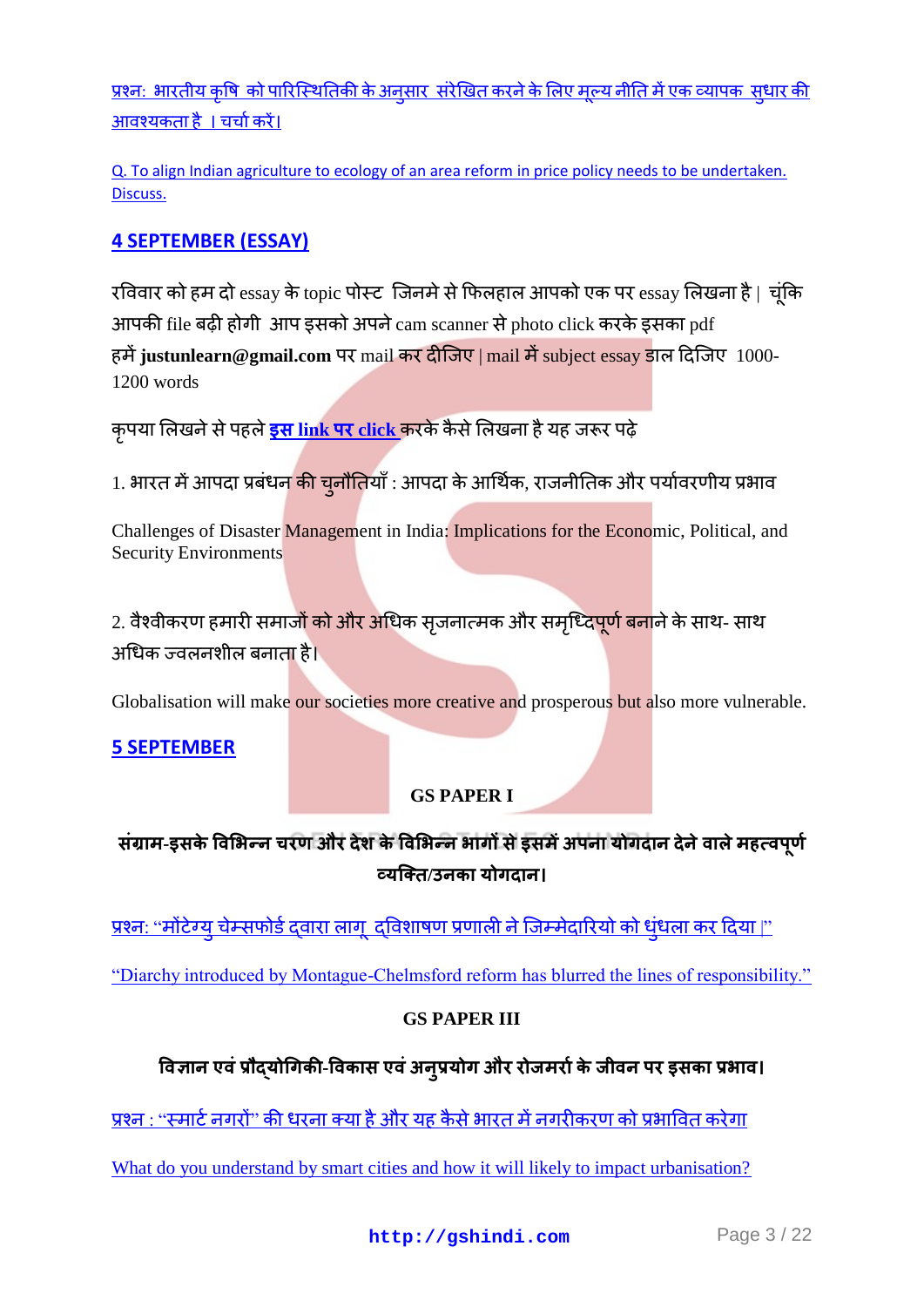### **GS PAPER II**

## दविपक्षीय, क्षेत्रीय और वैश्विक समूह और भारत से सम्बन्धित और/अथवा भारत के हितों को पश्चातित करने ताले करार।

प्रश्न:- म्यांमार भारत के पर्वोत्तर और आसियान देशों के बीच एक ऐसी कड़ी है. जिसका इस्तेमाल <u>मध्य स्थल के तौर पर किया जा सकता है। इसलिये यह न केवल पर्वोत्तर की सरक्षा और स्थिरता के </u> लिए बहुत महत्वपूर्ण है बल्कि आर्थिक विकास में भी इसकी अहम भूमिका है। इस प्रकार म्यांमार को <u>भारत की 'एक्ट ईस्ट पॉलिसी' का केंद्र कहना अनचित नहीं होगा। विश्लेषणात्मक उत्तर प्रस्तत</u> कीजिये।

[Q. Myanmar is an important link between India's northeast and ASEAN, which can be used](http://gshindi.com/category/gs-paper-2/myanmar-india-and-asean)  [as a central figure in their relation. It is not only important for the security and stability of the](http://gshindi.com/category/gs-paper-2/myanmar-india-and-asean)  [Northeast , but also its economic development . Thus it will not be unfair to say that](http://gshindi.com/category/gs-paper-2/myanmar-india-and-asean)  [Myanmar as center for "act East Policy' of India '. analyse the statement in critical manner](http://gshindi.com/category/gs-paper-2/myanmar-india-and-asean)

## **GS PAPER III**

## म्ख्य फसलें-देश के विभि<mark>ल्न भागों में</mark> फसलों का पैटर्न-सिंचाई के विभिल्न प्रकार एवं सिंचाई प्रणाली-कृषि उत्पाद का भंडारण, परिवहन तथा विपणन, सम्बधित विषय और बाधाएं, किसानों की सहायता **के लिए ई-प्रौदयोगिकी।**

प्रश्न:- " दालों की कीमतों में अस्थिरता न केवल घरेल कारकों बल्कि वैश्विक कारकों से भी जड़ी <u>हई है। " बयान की जांच करते हए. सझाव दीजिए कि कैसे दालों की समस्या को तय किया जा सकता</u> ੜ੍ਹੇ $\frac{1}{6}$ ?

[Q. "Price volatility of pulses is linked not only to domestic factors but global factors too."](http://gshindi.com/category/gs-paper-3/pulses-problem-in-india)  [Examine the statement and suggest how problem of pulses could be fixed?](http://gshindi.com/category/gs-paper-3/pulses-problem-in-india)

## **[7 SEPTEMBER](http://gshindi.com/category/mains-answer-writing/7-september-mains-answer-writing)**

## **GS PAPER II**

**विकास प्रक्रिमा तथा विकास उद्मोग-गैय सयकायी सॊगठनों, स्िमॊ सहामता सभ ूहों, विभबन्न सभ ूहों औय सॊघों, दानकतााओॊ, रोकोऩकायी सॊस्थाओॊ, सॊस्थागत एिॊ अन्म ऩऺों की ब ू भभका।**

<u>स्वयं सहायता समह समावेशी और भागीदारी शासन के आदर्शों को प्राप्त करने में महत्वपर्ण भमिका निभा</u> सकतेहै। टिप्पणी कीजिए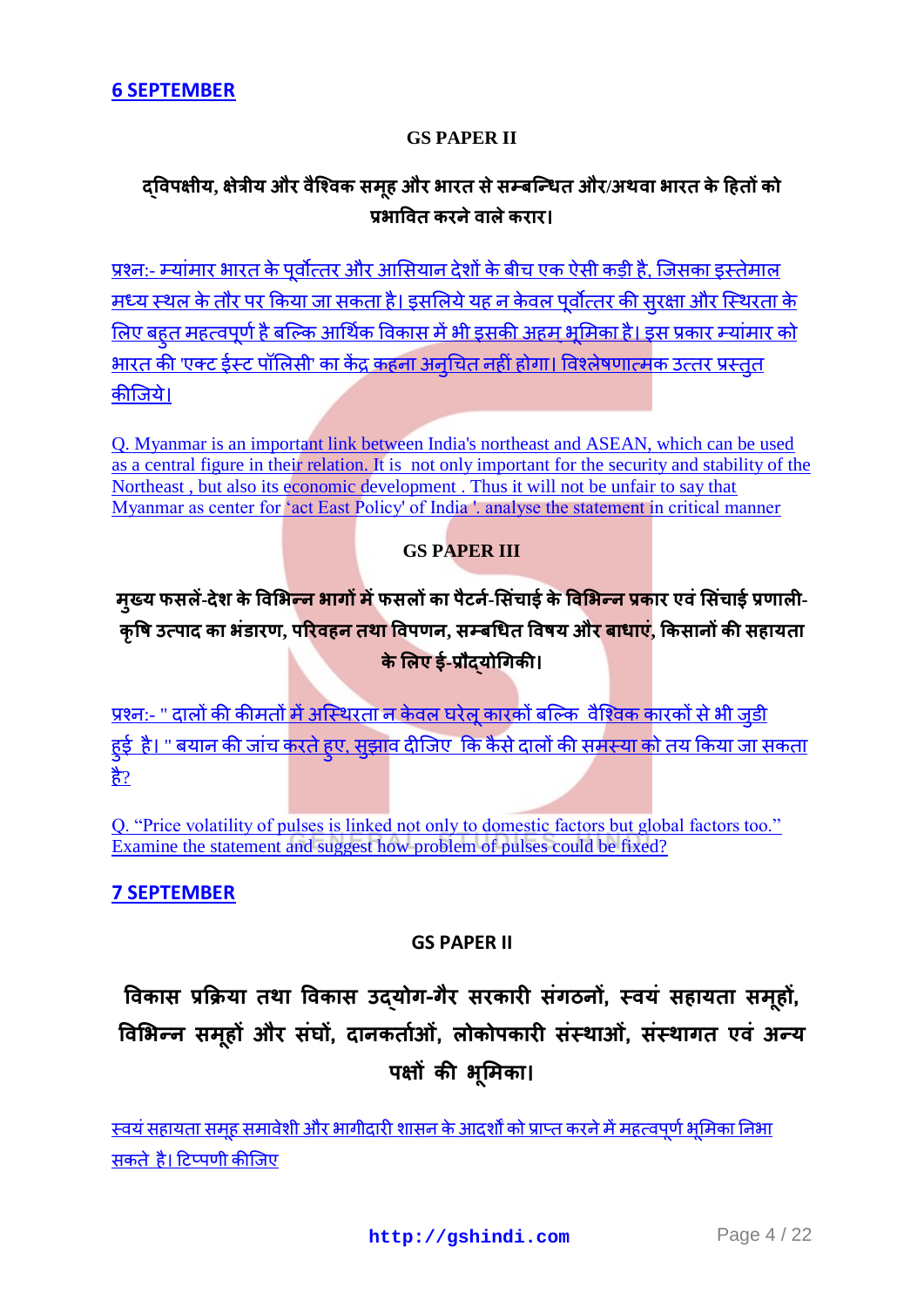[Self-help groups could play important role in achieving ideals of Inclusive and](http://gshindi.com/category/gs-paper-2/role-of-self-help-group-in-governance)  [participatory governance. Comment.](http://gshindi.com/category/gs-paper-2/role-of-self-help-group-in-governance)

## **GS PAPER III**

**भ ु ख्म पसरें-देश के विभबन्न बागों भेंपसरों का ऩैटना-भसॊचाइा के विभबन्न प्रकाय एिॊ भसॊचाइा प्रणारी-क ृ वि उत्ऩाद का बॊडायण, ऩरयिहन तथा विऩणन, सम्फधधत वििम औय फाधाएॊ, क्रकसानों की सहामता के भरए इा-प्रौद्मोधगकी।**

<u>जैविक खेती की भारतीय कषि को बदलने में क्या संभावनाए मौजद है और इसी के मद्देनजर यह</u> <u>बताइए की भारत में [Paramparagat](http://gshindi.com/category/gs-paper-3/role-of-organic-farming-in-krishi-vikas-yojana) कषि विकास योजना कैसे जैविक खेती को बढाने में क्या भमिका</u> निभा सकता है [?](http://gshindi.com/category/gs-paper-3/role-of-organic-farming-in-krishi-vikas-yojana)

[Mention potential of Organic Farming in transforming Indian Agriculture and in](http://gshindi.com/category/gs-paper-3/role-of-organic-farming-in-krishi-vikas-yojana)  [this light explain the role of Paramparagat Krishi Vikas Yojana in ushering](http://gshindi.com/category/gs-paper-3/role-of-organic-farming-in-krishi-vikas-yojana)  [organic farming in India?](http://gshindi.com/category/gs-paper-3/role-of-organic-farming-in-krishi-vikas-yojana)

## **[8 SEPTEMBER](http://gshindi.com/category/mains-answer-writing/8-september-mains-answer-writing)**

## **PAPER IV**

## **बािनात्भक सभझ : अिधायणाएॊ तथा प्रशासन औय शासन व्मिस्था भेंउनके उऩमोग औय प्रमोग।**

आपभावनात्मक परिपक्वता से क्या समझते है ? एक लोक सेवक के जीवन में इसके महत्व पर चर्चा करें।

[What do you mean by Emotional Maturity? Discuss its importance in the life of](http://gshindi.com/category/gs-paper-4/emotional-maturity)  GENERAL STUDIES HINDI [a public servant.](http://gshindi.com/category/gs-paper-4/emotional-maturity)

## **PAPER III**

## **फ ु ननमादी ढाॉचा : ऊर्ा, ा फॊदयगाह, सड़क, विभानऩत्तन, येरिे आदद।**

<u>Q. जल परिवहन भारत में अपनी उच्च विकास क्षमता के बावजूद बड़े पैमाने पर अप्रयुक्त ?व क्षमता</u> <u>के अनरूप उसका प्रयोग नहीं हुआ है । जल परिवहन क्या अवसर उपस्थित करता है और इसको</u> व्यवहार्य बनाने के लिए क्या मसले है जिनका समाधान किए जाने की जरूरत है

[Q. Water transportation remains largely untapped and underutilised despite its](http://gshindi.com/category/gs-paper-3/underestimated-water-transport-in-india)  [high growth potential in India. What opportunity does this mode of transport](http://gshindi.com/category/gs-paper-3/underestimated-water-transport-in-india)  present [and what issues need to be addressed to make it viable?](http://gshindi.com/category/gs-paper-3/underestimated-water-transport-in-india)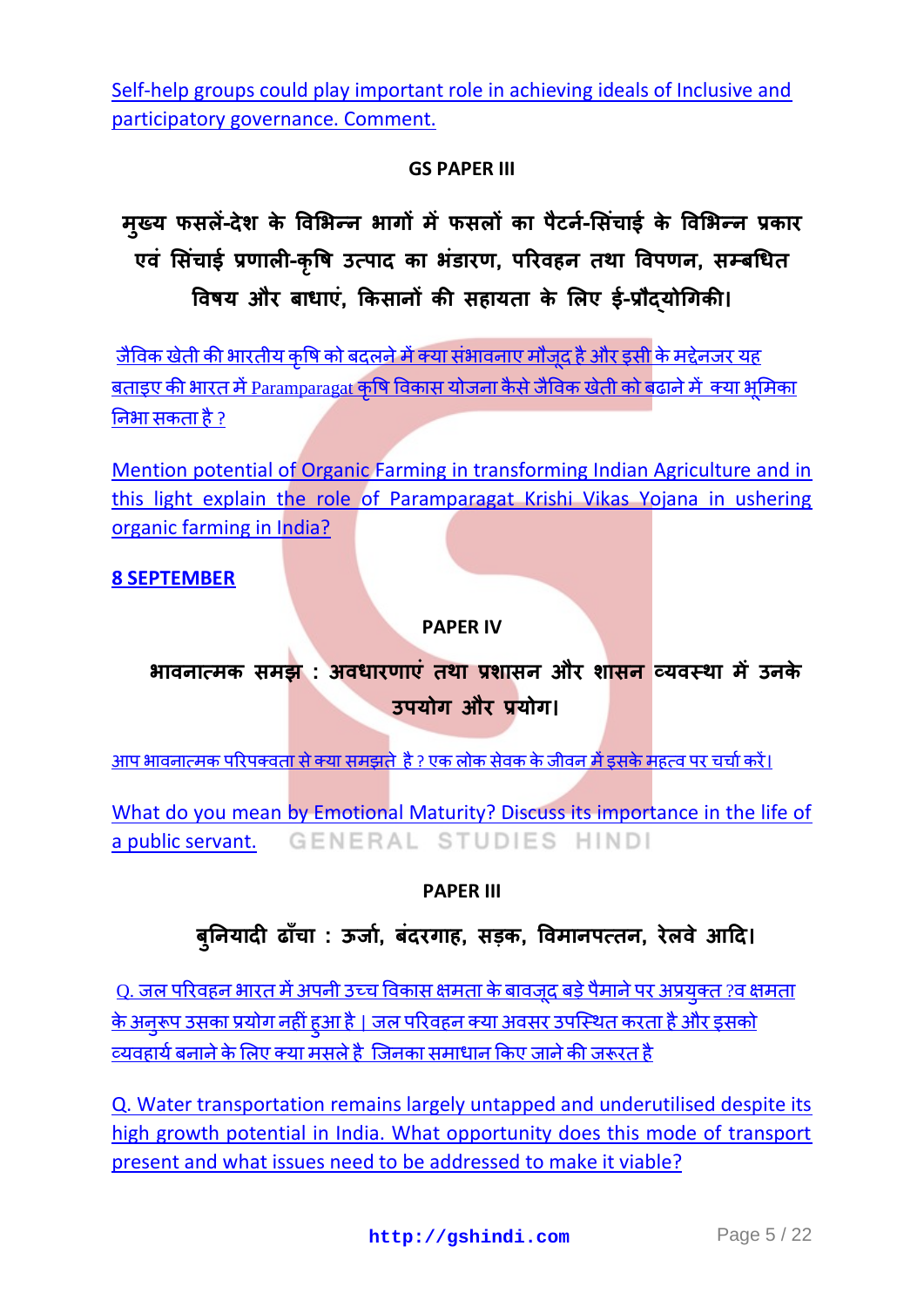#### **GS PAPER III**

# **सीभािती ऺेत्रों भेंसुयऺा च ु नौनतमाॉएिॊ उनका प्रफन्धन-सॊगदठत अऩयाध औय आतॊकिाद के फीच सम्फन्ध।**

<u>[" Money laundering](http://gshindi.com/category/gs-paper-3/money-laundering) केवल राजस्व की वसली को ही प्रभावित नहीं करते है अपित यह राष्ट्रीय सुरक्षा</u> के लिए भी खतरा है । "टिप्पणी कीजिए । इसी के साथ इसे रोकने के लिए सरकार दवारा किए गए उपायों प्रकाश डालीए।

[Q. "Money laundering is not only affect collection of revenues but also threat to national security."](http://gshindi.com/category/gs-paper-3/money-laundering)  [Comment. At the same time elaborate the measures taken by the government to curb it.](http://gshindi.com/category/gs-paper-3/money-laundering)

#### **GS PAPER IV**

**नीनतशास्त्रा तथा भानिीम सहसम्फन्ध : भानिीम क्रिमाकराऩों भेंनीनतशास्त्रा के साय तत्ि, इसके ननधाायक औय ऩरयणाभ, नीनतशास्त्रा के आमाभ, ननर्ी औय सािर्ा ननक सम्फन्धों भेंनीनतशास्त्र, भानिीम भल् ू म-भहान्नेताओॊ, सु धायकों औय प्रशासकों के र्ीिन तथा उनके उऩदेशों से भशऺा, भ ू ल्म विकभसत कयने भेंऩरयिाय, सभार् औय शैऺणणक सस्ॊ थाओॊ की बभ ू भका।**

<u>" जो कानून के प्रयोजन के खिलाफ काम करता है वह कानून के खिलाफ काम करता है भले ही वह</u> <u>कानून के शब्दों के साथ पालन करने जैसा प्रतीत होता है । " क्या आप सहमत हैं ? वर्णन कीजिए</u> [।](http://gshindi.com/category/gs-paper-4/purpose-of-law)

"He who acts [against the purpose of the law acts against the law even if he seems to comply with](http://gshindi.com/category/gs-paper-4/purpose-of-law)  [the words of the law." Do you agree? Illustrate.](http://gshindi.com/category/gs-paper-4/purpose-of-law)

#### **[10 SEPTEMBER](http://gshindi.com/category/mains-answer-writing/10-september-mains-answer-writing)**

#### **GS PAPER II**

# **बायतीम सॊविधान-ऐनतहाभसक आधाय, विकास, विशेिताएॊ, सॊशोधन, भहत्िऩ ू णा प्रािधान औय फ ु ननमादी सॊयचना।**

<u>प्रश्न : समानता का अधिकार एक व्यक्ति के महत्वपूर्ण मौलिक अधिकारों में से एक है । इस सन्दर्भ में, से</u> महिलाओं के लिए पवित्र स्थानों में प्रवेश करने का अधिकार के महत्व का समालोचनात्मक परिक्षण कीजिए ।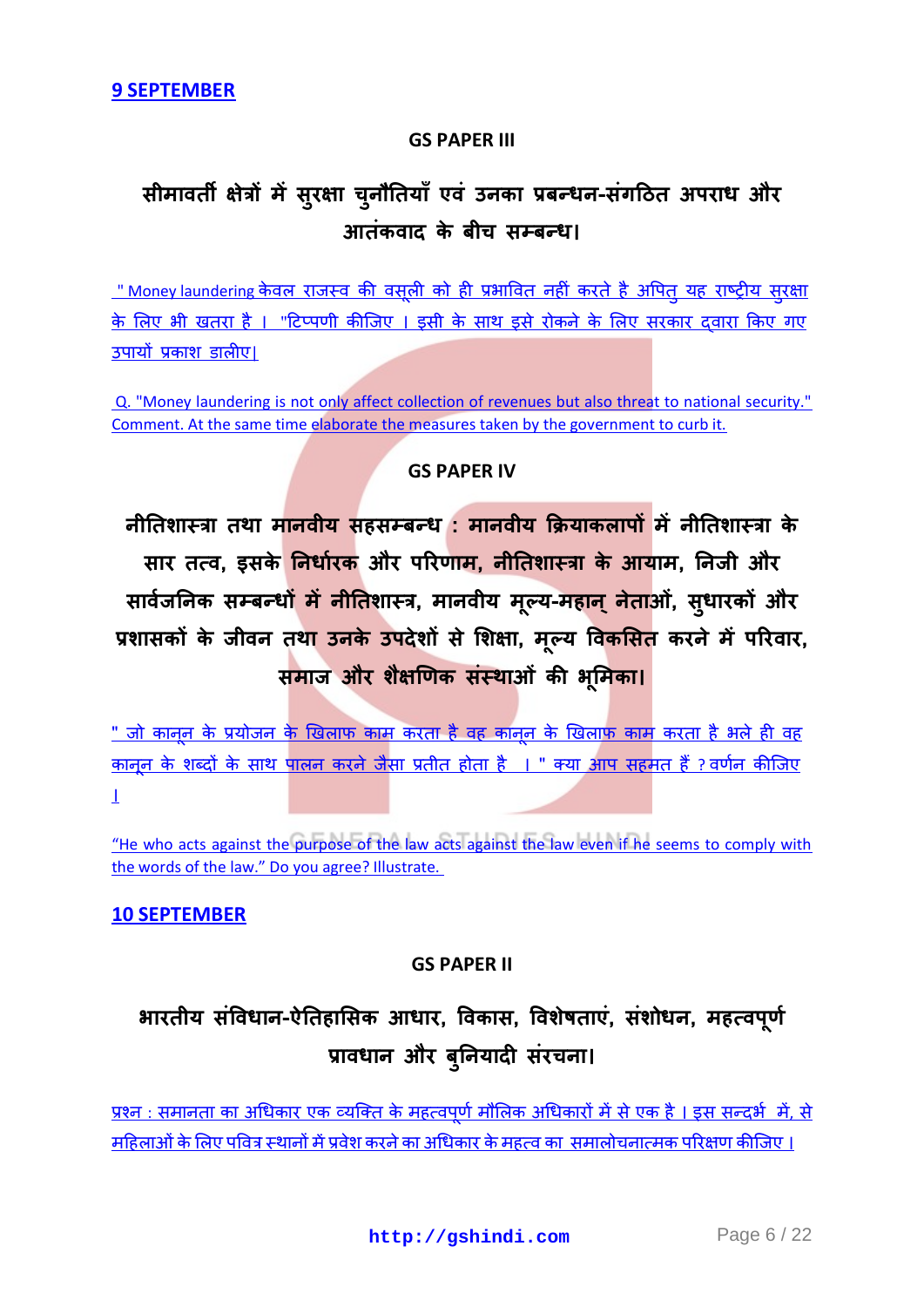[Q. Right to Equality is one of the important fundamental rights for an individual. In this light,](http://gshindi.com/category/gs-paper-2/right-to-equality)  [critically examine the importance of right to enter at sacred places for women.](http://gshindi.com/category/gs-paper-2/right-to-equality)

## Reference:

[http://www.thehindu.com/opinion/lead/the-equality-of](http://www.thehindu.com/opinion/lead/the-equality-of-entry/article9081673.ece)[entry/article9081673.ece](http://www.thehindu.com/opinion/lead/the-equality-of-entry/article9081673.ece)

### **GS PAPER III**

## **फ ु ननमादी ढाॉचा : ऊर्ा, ा फॊदयगाह, सड़क, विभानऩत्तन, येरिे आदद।**

<u>प्रश्न : पाइपलाइनों के अपार लाभ के बावजूद, अखिल भारतीय स्तर पर एक मजबूत पाइपलाइन इन्फ्रास्ट्रक्चर</u> <u>स्थापित करने में असमर्थ रहा है। इस सन्दर्भ में, विशेष रूप से गैस पाइपलाइन बिछाने के बुनियादी ढांचे के लिए</u> <u>संबंधित मुद्दों पर चर्चा कीजिए और इन समस्याओं को दूर करने के सुलझाने के उपाय भी बताइए ।</u>

[Q. Despite immense benefits of pipelines, India is unable to establish a strong pipeline infrastructure](http://gshindi.com/category/gs-paper-3/pipelines-pan-india)  [at pan India level. In this light, discuss the issues pertaining to laying of specifically gas pipeline](http://gshindi.com/category/gs-paper-3/pipelines-pan-india)  [infrastructure in India and suggest measures to overcome these problems.](http://gshindi.com/category/gs-paper-3/pipelines-pan-india) 

## Reference:

[http://indianexpress.com/article/opinion/columns/pipelines-over-politics-](http://indianexpress.com/article/opinion/columns/pipelines-over-politics-3013678/)[3013678/](http://indianexpress.com/article/opinion/columns/pipelines-over-politics-3013678/)

## **[11 SEPTEMBER \(Essay\)](http://gshindi.com/category/essay/essay-writing-11-september)**

रविवार को हम दो essay <mark>के topic पोस्ट</mark> जिनमे से फिलहाल आपको एक पर essay लिखना है | चंकि आपकी file बढ़ी होगी आप इसको अपने cam scanner से photo click करके इसका pdf हमें justunlearn@gmail.com पर mail कर दीजिए | mail में subject essay डाल दिजिए 1000-1200 words

<u>कुपया लिखने से पहले **इस link पर** click</u> करके कैसे लिखना है यह जरूर पढ़े :-

1. सफल व्यक्ति बनने से बेहतर मूल्योंमुख व्यक्ति बनने का प्रयास करना।

Try not to become a man of success,but rather become a man of values.

2. क्या निजता का अधिकार राष्ट्रीय सुरक्षा से बड़ा है?

Is privacy superior than security of country?

#### **[12 SEPTEMBER](http://gshindi.com/category/mains-answer-writing/12-september-mains-answer-writing)**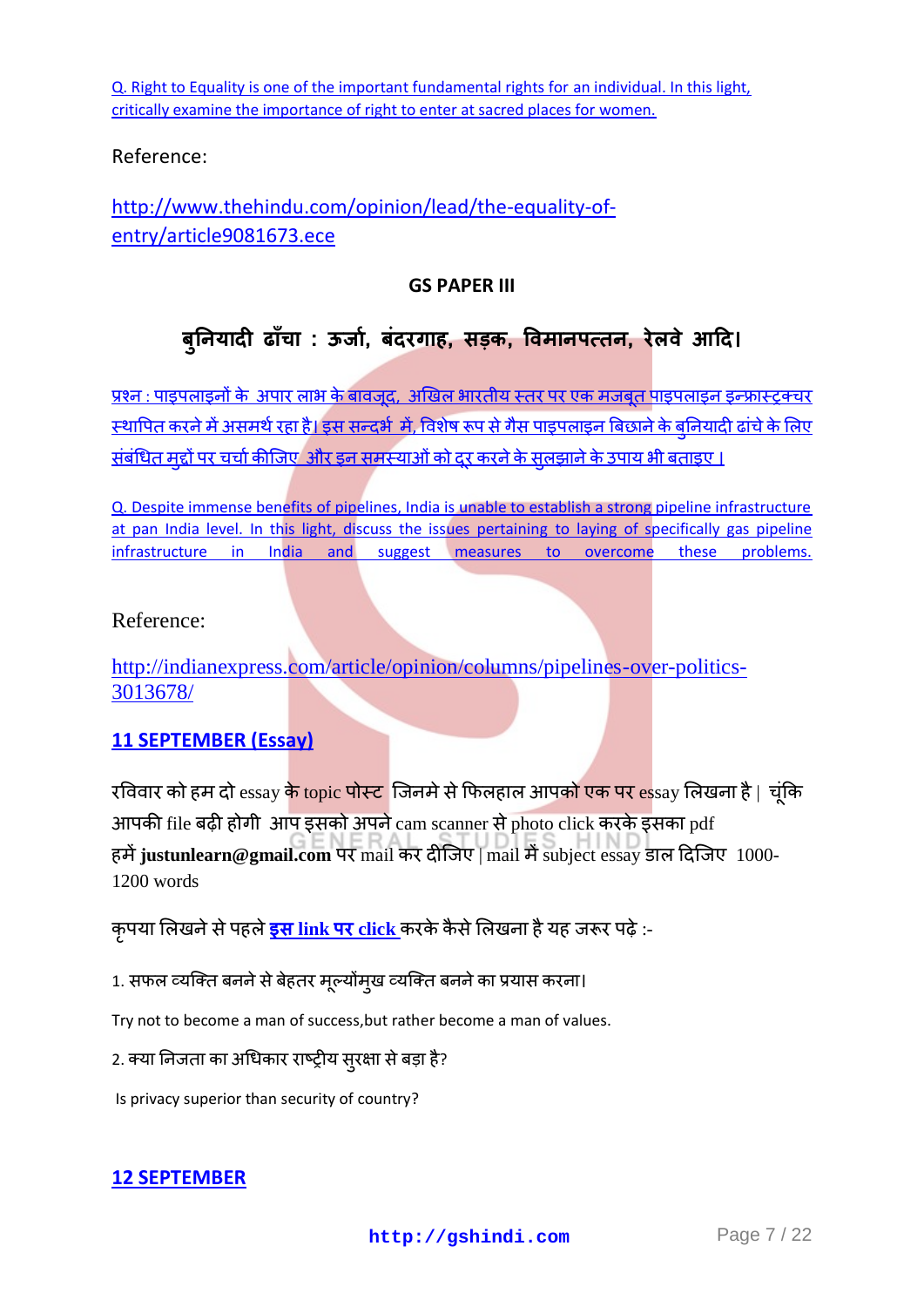### **GS PAPER II**

## **आरत एवं इसके पड़ोसी सम्बन्ध।**

<u>प्रश्न: आर्थिक एकीकरण के लिए किए गए कई प्रयासों के बावजुद सार्क आर्थिक रूप से एकीकृत होने में विफल</u> <u>रही है। कि इस दिशा में क्या विभिन्न प्रयास है किये जा रहे है और क्या कछ करने की जरूरत है इस दिशा में क्या</u> और करने की जरुरत है ?

[Q. Despite many efforts for economic integration SAARC has failed to economically integrate. What](http://gshindi.com/category/gs-paper-2/saarc-failure-in-economic-integration)  [are the various efforts that being made towards this and what more needs to be done in this](http://gshindi.com/category/gs-paper-2/saarc-failure-in-economic-integration)  [direction?](http://gshindi.com/category/gs-paper-2/saarc-failure-in-economic-integration)

Reference:

http://www.thehindu.com/todays-paper/tp-opinion/coming-closer-together-fortrade/article9087762.ece

#### **GS PAPER III**

## विज्ञान एवं प्रौद्**योगिकी-विकास एवं अनुप्रयोग और रोजमरों के** जीवन पर इस  $\frac{1}{2}$

<u>प्रश्न: वाय प्रदषण में वद्धि न केवल पारिस्थितिक लागत बल्कि सामाजिक और आर्थिक लागत भी </u> है। भारतीय शहरों के संदर्भ में चर्चा करें।

[Q. Rise in air pollution not only have ecological cost but social and economic cost too. Discuss in the](http://gshindi.com/category/gs-paper-3/rising-air-pollution-in-india)  [context of Indian cities.](http://gshindi.com/category/gs-paper-3/rising-air-pollution-in-india)

Reference:

[http://www.livemint.com/Opinion/AU3JZ499V8mJKHbUEZEDmO/Air-pollution-cost-India-85-of-its-](http://www.livemint.com/Opinion/AU3JZ499V8mJKHbUEZEDmO/Air-pollution-cost-India-85-of-its-GDP-in-2013.html)[GDP-in-2013.html](http://www.livemint.com/Opinion/AU3JZ499V8mJKHbUEZEDmO/Air-pollution-cost-India-85-of-its-GDP-in-2013.html)

## **[13 SEPTEMBER](http://gshindi.com/category/mains-answer-writing/13-september-mains-answer-writing)**

#### **GS PAPER II**

केन्द्र एवं राज्यों दवारा जनसंख्या के अति संवेदनशील वर्गों के लिए कल्याणकारी <u>योजनाएं और इन योजनाओं का कार्य निष्पादन, इन अति संवेदनशील वर्गों की</u> **रक्षा एवं बेहतरी के लिए गठित तंत्र. विधि. संस्थान एवं निकाय।**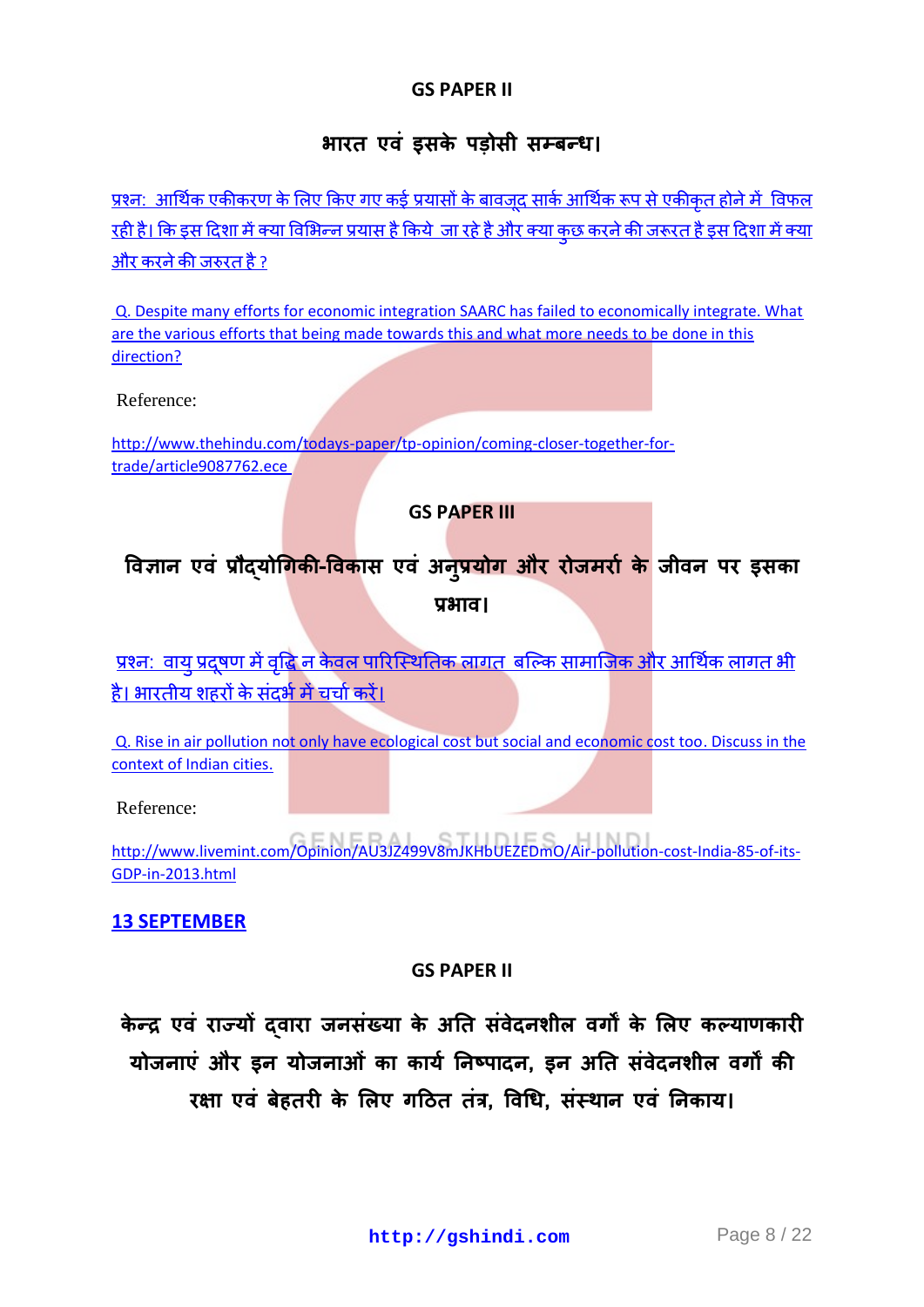प्रश्न: महिला सशक्तिकरण सिर्फ महिलाओं को कल्याण के लाभ का केवल प्राप्तकर्ताओं होने के बारे में नहीं है, बल्कि उन्हें विकास की प्रक्रिया में साथ लेकर चलने के बारे में है। इस संदर्भ में राष्टीय महिला मसौदा नीति 2016 का समालोचनात्मक विश्लेषण कीजिए ?

[Q. Women empowerment is not just about women being only recipients of welfare benefits but is](http://gshindi.com/category/gs-paper-2/women-empowerment)  [about engaging them in the development process. In this light critically examine draft National policy](http://gshindi.com/category/gs-paper-2/women-empowerment)  [for women 2016?](http://gshindi.com/category/gs-paper-2/women-empowerment)

Reference:

[http://thewire.in/37036/modi-govts-new-draft-national-policy-for-women-promises-re-scripting-of](http://thewire.in/37036/modi-govts-new-draft-national-policy-for-women-promises-re-scripting-of-empowerment/)[empowerment/](http://thewire.in/37036/modi-govts-new-draft-national-policy-for-women-promises-re-scripting-of-empowerment/)

[http://scroll.in/latest/808287/draft-national-policy-on-women-boost-for-womens-reproductive](http://scroll.in/latest/808287/draft-national-policy-on-women-boost-for-womens-reproductive-rights-paid-child-care-leave-for-men)[rights-paid-child-care-leave-for-men](http://scroll.in/latest/808287/draft-national-policy-on-women-boost-for-womens-reproductive-rights-paid-child-care-leave-for-men)

#### **GS PAPER IV**

नीतिशास्त्रा तथा मानवीय सहसम्बन्ध : मानवीय क्रियाकलापों में नीतिशास्त्रा के **सार तत्व, इसके निर्धारक और परिणाम** 

<u>प्रश्न: केवल औपचारिक शिक्षा की गणवत्ता ही नहीं बल्कि नैतिक शिक्षा देश के उत्थान के लिए</u> आवश्यकहै। चर्चा करें।

[Q. Not just formal quality education but moral education is necessary for progress of the country.](http://gshindi.com/category/gs-paper-4/moral-education)  [Discuss.](http://gshindi.com/category/gs-paper-4/moral-education)

**[14 SEPTEMBER](http://gshindi.com/category/mains-answer-writing/14-september-mains-answer-writing)**

# GSPAPER I<br>GENERAL STUDIES HINDI

स्वतंत्रता के पश्चात् देश के अन्दर एकीकरण और पुन

<u>प्रश्न: आजादी के बाद के यूग में भी गांधीवादी आंदोलन की उपयोगिता कम नहीं हुई | चर्चा करे</u>

[Q. Gandhian movement did not cease to exist in Post-Independence era. Discuss.](http://gshindi.com/category/gs-paper-1/post-independence-gandhian-movement)

## **GS PAPER III**

भारतीय अर्थव्यवस्था तथा योजना, ससाधनो को जुटाने, प्रगति, रोजगार से सम्बन्धित विषय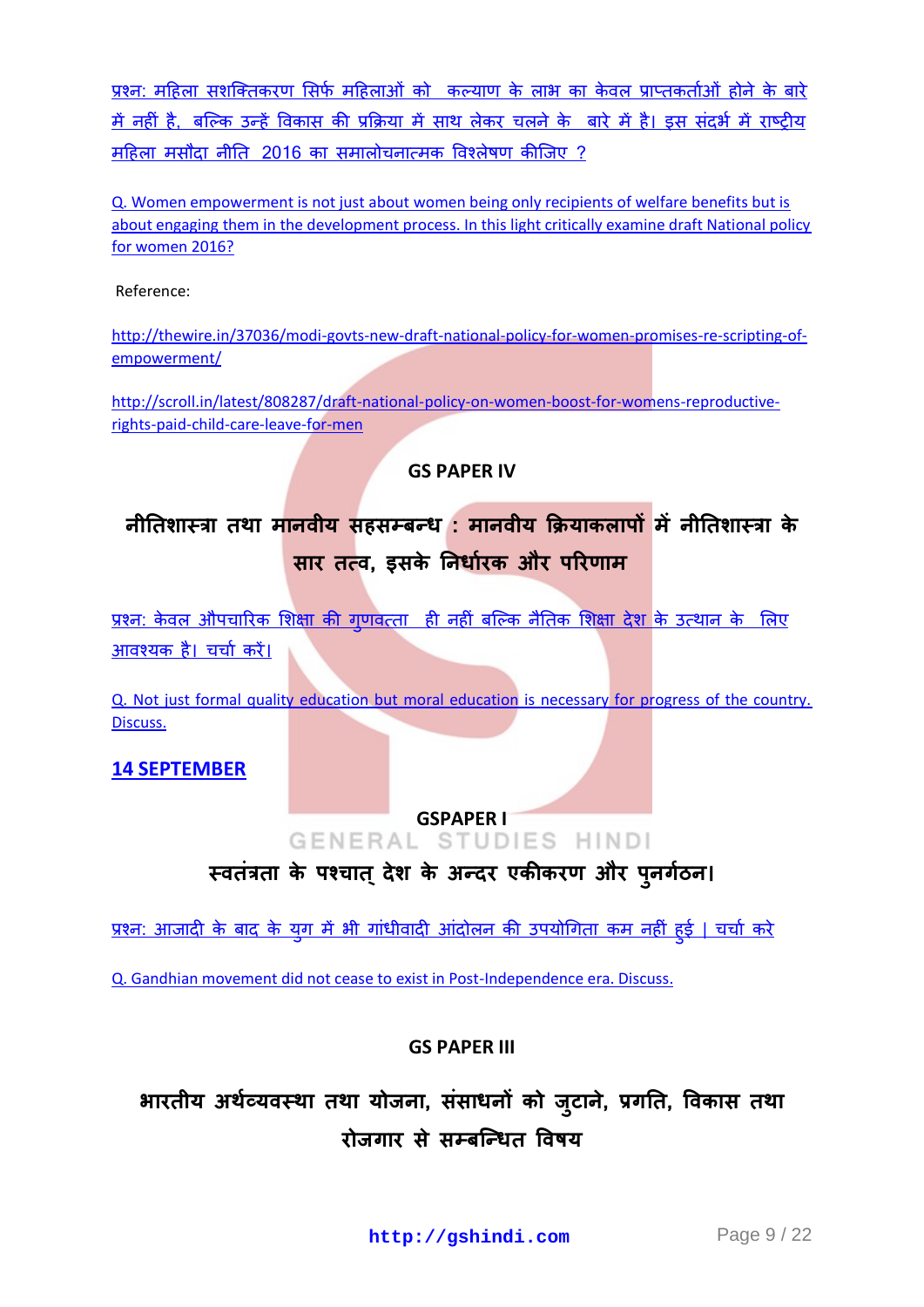प्रश्न: लघु और मध्यम उद्यम)एसएमई) भारत की अर्थव्यवस्था की रीढ़ हैं, लेकिन उन्हें चुनौतियों <u>का सामना करना पड़ रहा है [| SME](http://gshindi.com/category/gs-paper-3/sme-backbone-of-indian-economy) के सामने भारत में क्या च्नौती पेश आ रही हैं और इस क्षेत्र</u> <u>में यवाओं को सार्थक रोजगार देने के लिए इनमें ओवरहाल के लिए एक रोडमैप प्रस्तत करे ?</u>

[Q. Small and Medium Enterprises \(SMEs\) are the backbone of India's economy, however they](http://gshindi.com/category/gs-paper-3/sme-backbone-of-indian-economy)  [continue to face enormous challenges. What are the challenge being faced by SMEs in India and](http://gshindi.com/category/gs-paper-3/sme-backbone-of-indian-economy)  [present a roadmap for overhaul of these for meaningful employment of youth in this sector?](http://gshindi.com/category/gs-paper-3/sme-backbone-of-indian-economy)

## **[15 SEPTEMBER](http://gshindi.com/category/mains-answer-writing/15-september-mains-answer-writing)**

#### **GS PAPER I**

# **स्ितॊत्राता सॊग्राभ-इसके विभबन्न चयण औय देश के विभबन्न बागों से इसभेंअऩना मोगदान देनेिारे भहत्िऩ ू णा व्मक्तत/उनका मोगदान।**

<u>प्रश्न : राष्ट्रवादी अवस्था के दौरान कृषक आंदोलनों के सवरूप का विश्लेषण कीजिए तथा उनकी</u> <u>कमियों को उजागर कीजिए ।</u>

[Q. Analyse the nature of peasant movements during the nationalist phase and bring out their](http://gshindi.com/category/gs-paper-1/nationalist-peasant-movements)  [shortcomings.](http://gshindi.com/category/gs-paper-1/nationalist-peasant-movements)

#### **GS PAPER III**

## **विऻान एिॊ प्रौद्मोधगकी-विकास एिॊ अन ु प्रमोग औय योर्भयाा के र्ीिन ऩय इसका प्रबाि।**

<u>प्रश्न : जिस तरह से हम वर्तमान में जुड़े हुए हैं Li-Fi उसमे क्रांतिकारी बदलाव ला सकता है | क्या</u> <u>आप सहमत हैं? इसके विभिन्न क्षेत्रो में आवेदन की क्या संभावनाए मौजूद हैं?</u>

[Q. Li-Fi can revolutionize the way we are presently connected. Do you agree? What are the potential](http://gshindi.com/category/gs-paper-3/lifi-its%20application-and-uses)  [areas of its application?](http://gshindi.com/category/gs-paper-3/lifi-its%20application-and-uses)

**[16 SEPTEMBER](http://gshindi.com/category/mains-answer-writing/16-september-mains-answer-writing)**

#### **GS PAPER II**

## **सयकायी नीनतमों औय विभबन्न ऺेत्रों भें विकास के भरए हस्तऺेऩ औय उनके** अभिकल्पन तथा कार्यान्वयन के कारण उत्पन्न विषय।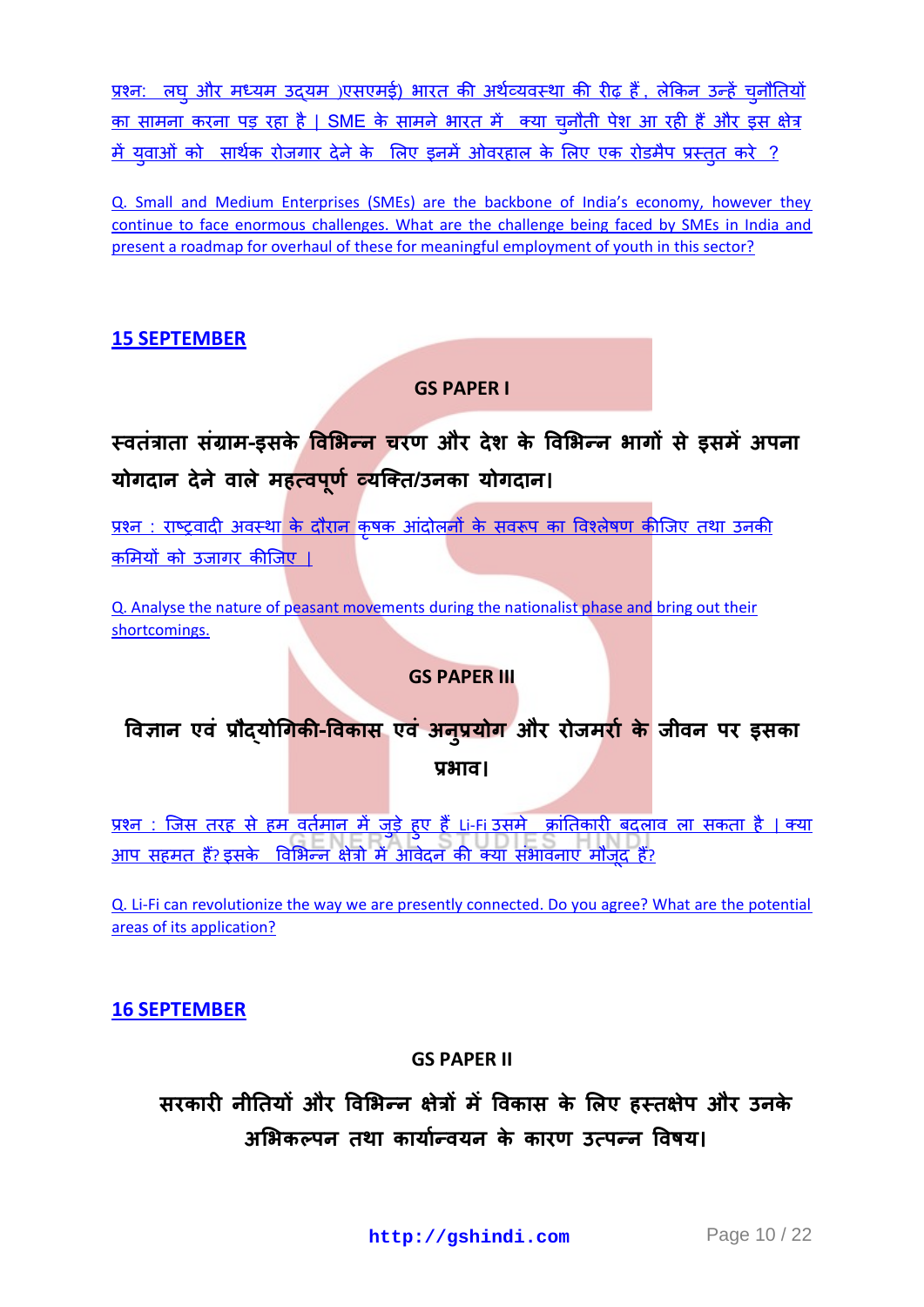<u>प्रश्न : नीति के इरादे नेक है लेकिन चुनौती इसके कार्यान्वयन में निहित है। इस सन्दर्भ में हाल ही</u> में जारी बौद्धिक संपदा अधिकार नीति का समालोचनात्मक विश्लेषण कीजिए

[Q. Intent of policy is noble but challenge lies in its implementation. Critically analyse the statement](http://gshindi.com/category/gs-paper-2/intellectual-property-rights-policy)  [in light of recently released Intellectual property rights policy](http://gshindi.com/category/gs-paper-2/intellectual-property-rights-policy)

## **reference :**

<http://www.deccanherald.com/content/547246/ipr-policy-noble-intent-challenges.html> [http://www.thehindubusinessline.com/opinion/a-policy-without-intellectual](http://www.thehindubusinessline.com/opinion/a-policy-without-intellectual-clarity/article8682479.ece)[clarity/article8682479.ece](http://www.thehindubusinessline.com/opinion/a-policy-without-intellectual-clarity/article8682479.ece)

## **GS PAPER IV**

सिविल सेवा के लिए अभिरुचि तथा बुनियादी मूल्य, सत्यनिष्ठा, भेदभाव रहित **तथा गैय-तयपदायी, ननष्ऩऺता, सािार्ननक सेिा के प्रनत सभऩाण बाि, कभर्ोय िगों के प्रनत सहान ु ब ू नत, सदहष्णतु ा तथा सॊिदे ना।**

प्रश्न : किसी भी संगठन के मल में प्राधिकार प्यार और सम्मान पर टिका होना चाहिए ना की <u>सजा के डर में । कैसे यह सिद्धांत नागरिक सेवाओं के लिए लागू होता है? पृष्टि कीजिए ।</u>

[Q. It is not fear of punishment but authority based on love which should lay at the core of any](http://gshindi.com/category/gs-paper-4/fear-of-punishment-in-civil-service)  organisation. How does this principal apply [to civil services? Substantiate.](http://gshindi.com/category/gs-paper-4/fear-of-punishment-in-civil-service) 

## **[17 SEPTEMBER](http://gshindi.com/category/mains-answer-writing/17-september-mains-answer-writing)**

**GS PAPER I**

# विश्व के भौतिक-भूगोल की मुख्य विशेषताए।

<u>प्रश्न : अप्रैल के दौरान उच्च तापमान होने के बावजद भारत के उत्तर पश्चिम में कोई बारिश नहीं</u> [होने के क्मा कायण है](http://gshindi.com/category/gs-paper-1/no-rain-in%20north-west-india) ?

[Q. What are the reason for no rain in North West of India despite having high temperature during](http://gshindi.com/category/gs-paper-1/no-rain-in%20north-west-india)  [April may?](http://gshindi.com/category/gs-paper-1/no-rain-in%20north-west-india)

## **GS PAPER III**

**बायतीम अथाव्मिस्था तथा मोर्ना, ससॊ ाधनों को र् ु टान, े प्रगनत, विकास तथा योर्गाय से सम्फक्न्धत वििम**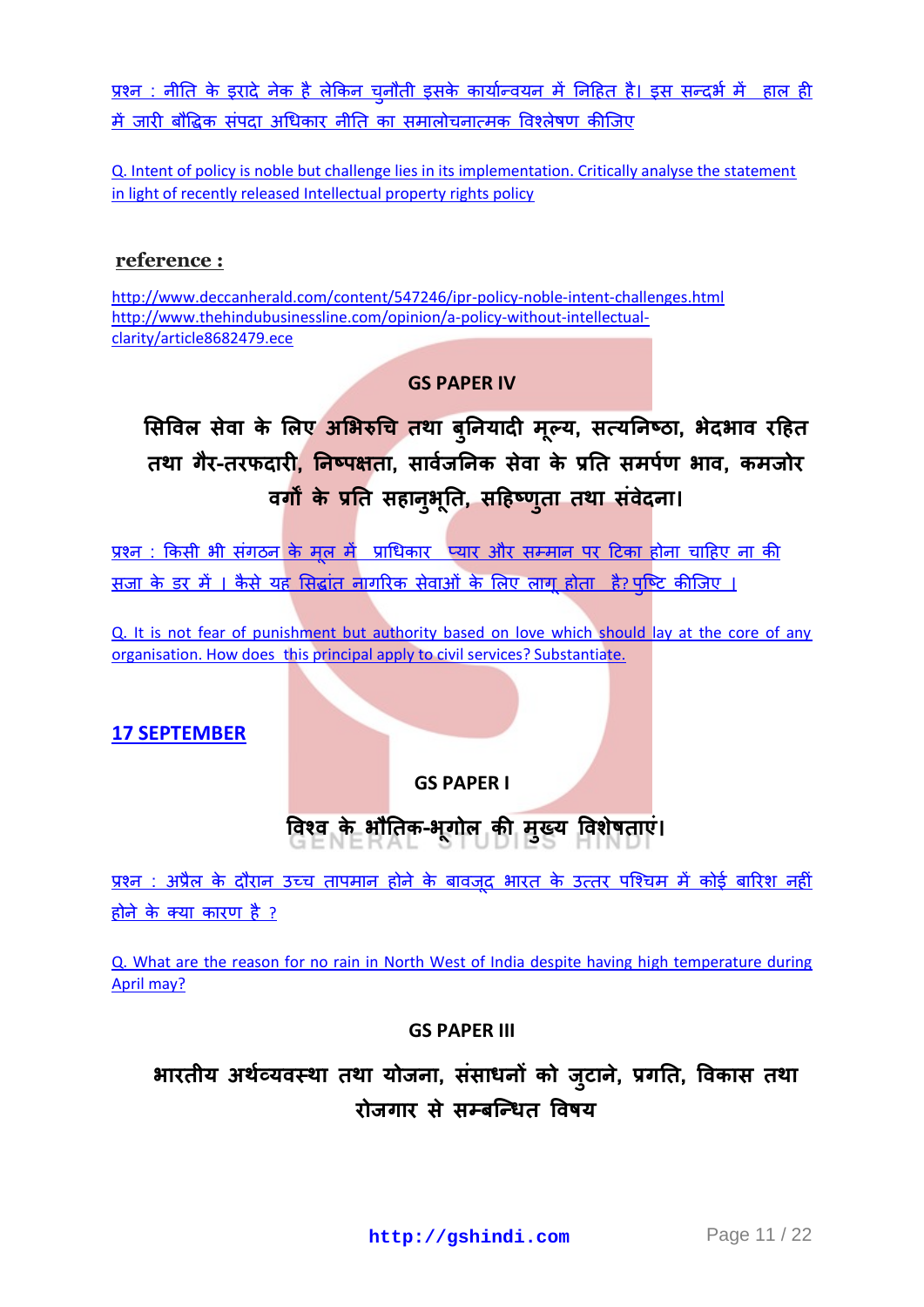प्रश्न : राष्ट्रीय नागरिक उड़डयन नीति स्तरीय टियर )दो और तीन शहरों के विकास के लिए नया आयाम देगी । कैसे यह नीति के इन क्षेत्रों की अर्थव्यवस्था डाइव कर सकती है, समझाइए ?

[Q. National civil aviation policy will give new lease of potential to tier two and tier three cities.](http://gshindi.com/category/gs-paper-3/national-civil-aviation-policy-for-tier-2-and-3-cities)  [Explain how this policy could drive economy of these regions?](http://gshindi.com/category/gs-paper-3/national-civil-aviation-policy-for-tier-2-and-3-cities)

#### **References:**

[http://www.hindustantimes.com/analysis/aviation-policy-will-help-industry-regain-lost](http://www.hindustantimes.com/analysis/aviation-policy-will-help-industry-regain-lost-altitude/story-18LDMk9wdjZ0vaRPYGTiPJ.html)[altitude/story-18LDMk9wdjZ0vaRPYGTiPJ.html](http://www.hindustantimes.com/analysis/aviation-policy-will-help-industry-regain-lost-altitude/story-18LDMk9wdjZ0vaRPYGTiPJ.html)

<http://www.dailypioneer.com/columnists/edit/lets-fly-high-fly-cheap.html>

## **[18 SEPTEMBER \(Essay\)](http://gshindi.com/category/essay/essay-writing-18-september)**

रविवार को हम दो essay <mark>के topic पो</mark>स्ट जिनमे से फिलहाल आपको एक पर essay लिखना है | चूंकि आपकी file बढ़ी होगी आप इसको अपने cam scanner से photo click करके इसका pdf हमें justunlearn@gmail.com पर mail कर दीजिए | mail में subject essay डाल दिजिए 1000-1200 words

<u>कृ</u>पया लिखने से पहले <mark>इस link पर click</mark> करके कैसे लिखना है यह जरूर पढ़े :-

1. जनसांख्यिकी संक्रमण: <mark>एक विपदा अथवा लाभांश</mark>

Demographic transition, are we entering a disaster or dividend?

2. भारत का शहरीकरण अं<mark>ध पश्चिमिकर</mark>ण के अतिरिक्त कुछ भी नहीं

Urbanisation in India is nothing but blind westernisation

#### **[19 SEPTEMBER](http://gshindi.com/category/mains-answer-writing/19-september-mains-answer-writing)**

#### **GS PAPER III**

## **सॊचाय नटे िका के भाध्मभ सेआतॊ रयक सुयऺा को च ु नौती,**

<u>प्रश्न : ड्रोन की तैनाती न सिर्फ सुरक्षा बल्कि व्यक्तिगत गोपनीयता के लिए भी बड़ी चिंता का</u> विषय है। क्या इन के मक्त उपयोग की अनमति दी जानी चाहिए ? भारत में ड्रोन को नियंत्रित करने [के लरए क्मा टदशाननदेश जायी ककए गए है](http://gshindi.com/category/gs-paper-3/drone-deployment-concerns-security-privacy) ?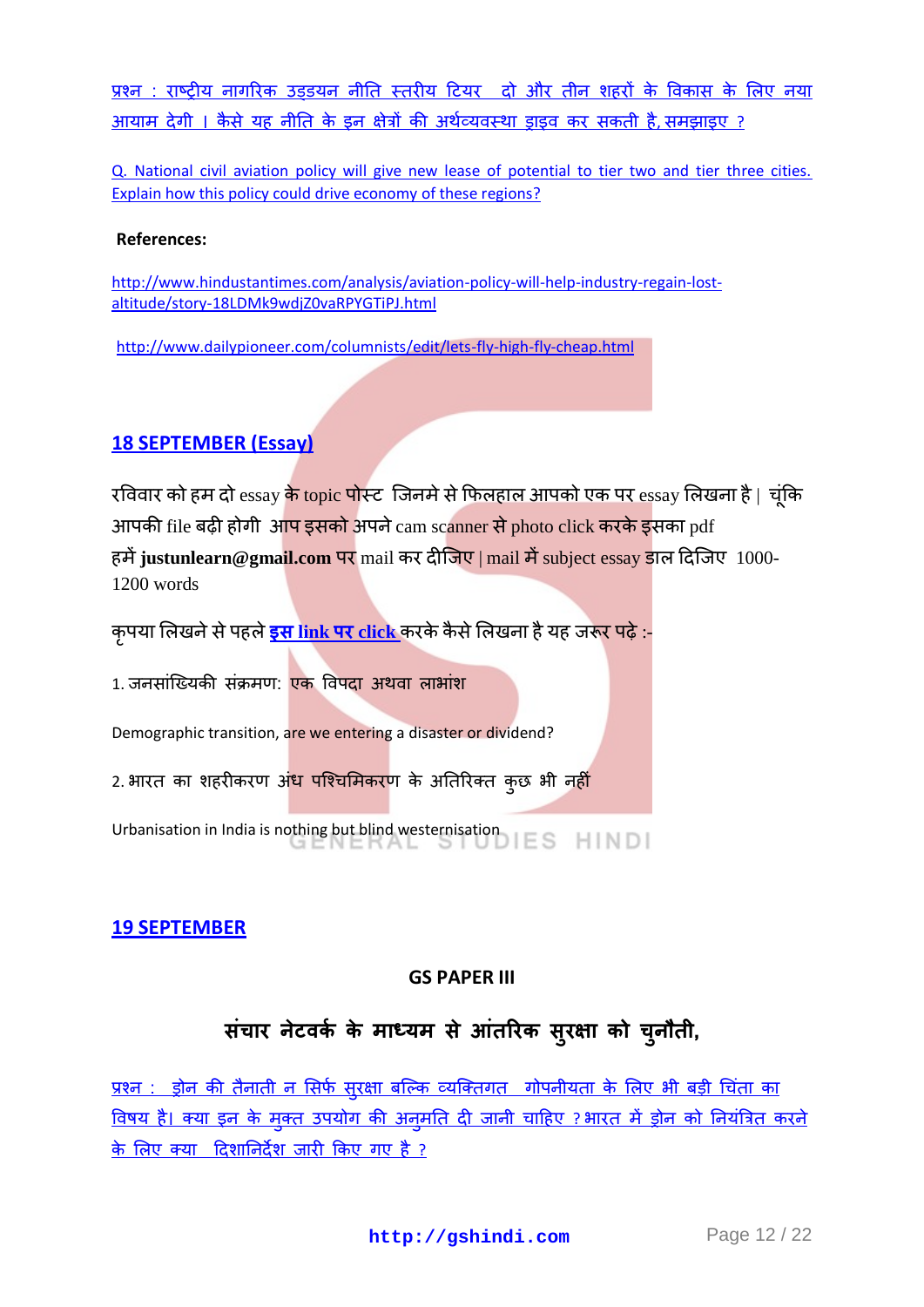[Deployment of drones have major concern not just for security but privacy too. Can free use of these](http://gshindi.com/category/gs-paper-3/drone-deployment-concerns-security-privacy)  [be allowed? What are the policy guidelines in India to regulates uses of drones?](http://gshindi.com/category/gs-paper-3/drone-deployment-concerns-security-privacy)

#### **Reference :**

<http://www.deccanherald.com/content/549359/manning-unmanned-aerial-vehicles.html>

[http://indianexpress.com/article/india/india-others/regulator-set-to-clear-norms-for-commercial](http://indianexpress.com/article/india/india-others/regulator-set-to-clear-norms-for-commercial-use-of-drones/)[use-of-drones/](http://indianexpress.com/article/india/india-others/regulator-set-to-clear-norms-for-commercial-use-of-drones/)

<http://www.medianama.com/2016/05/223-india-drone-policy/> [http://www.livemint.com/Politics/bAB3DaJLWsn3B5G5AfGS7N/DGCA-releases-draft-guidelines-for](http://www.medianama.com/2016/05/223-india-drone-policy/)[unmanned-flying-devices.html](http://www.medianama.com/2016/05/223-india-drone-policy/)

#### **GS PAPER II**

# **विभबन्न घटकों के फीच शक्ततमों का ऩथ ृ तकयण, वििाद ननिायण तॊत्र तथा सॊस्थान।**

<u>" अध्यादेश संवैधानिक व्यवस्था में मनमानापन और कानून के शासन को विक्षुब्ध कर कार्यकारी और विधायी</u> <u>शक्तियों के बीच संतुलन को अस्तव्यस्त करने की कोशिश करता है" चर्चा करे ।</u>

"Ordinance tries to disturb the balance between the executive and legislative powers by bringing [into the element of arbitrariness into the Constitutional System and disturbing the r](http://gshindi.com/category/gs-paper-2/effect-of-ordinances)ule of law." [Discuss.](http://gshindi.com/category/gs-paper-2/effect-of-ordinances)

**Reference:**

[http://www.frontline.in/the-nation/ordinance-route/article](http://www.frontline.in/the-nation/ordinance-route/article4944717.ece)4944717.ece

**[20 SEPTEMBER](http://gshindi.com/category/mains-answer-writing/20-september-mains-answer-writing)**

## GENERAL STUDIES HINDI

## **GS PAPER I**

## **बायतीम सभार् ऩय ब ू भॊडरीकयण का प्रबाि।**

<u>''उपभोक्तावाद और सचना के इस यग में महिलाओं के प्रति हमारी सामाजिक अभिवति मख्यत: मॉस</u> मीडिया एवं T. V दवारा चित्रित छवि से प्रभावित होती है।" टिप्पणी कीजिए

[" In this age of consumerism and information our social attitude towards women is greatly](http://gshindi.com/category/gs-paper-1/women-in-india)  [influenced by image of women as portrayed by](http://gshindi.com/category/gs-paper-1/women-in-india) media and T.V. " Comment.

## **GS PAPER III**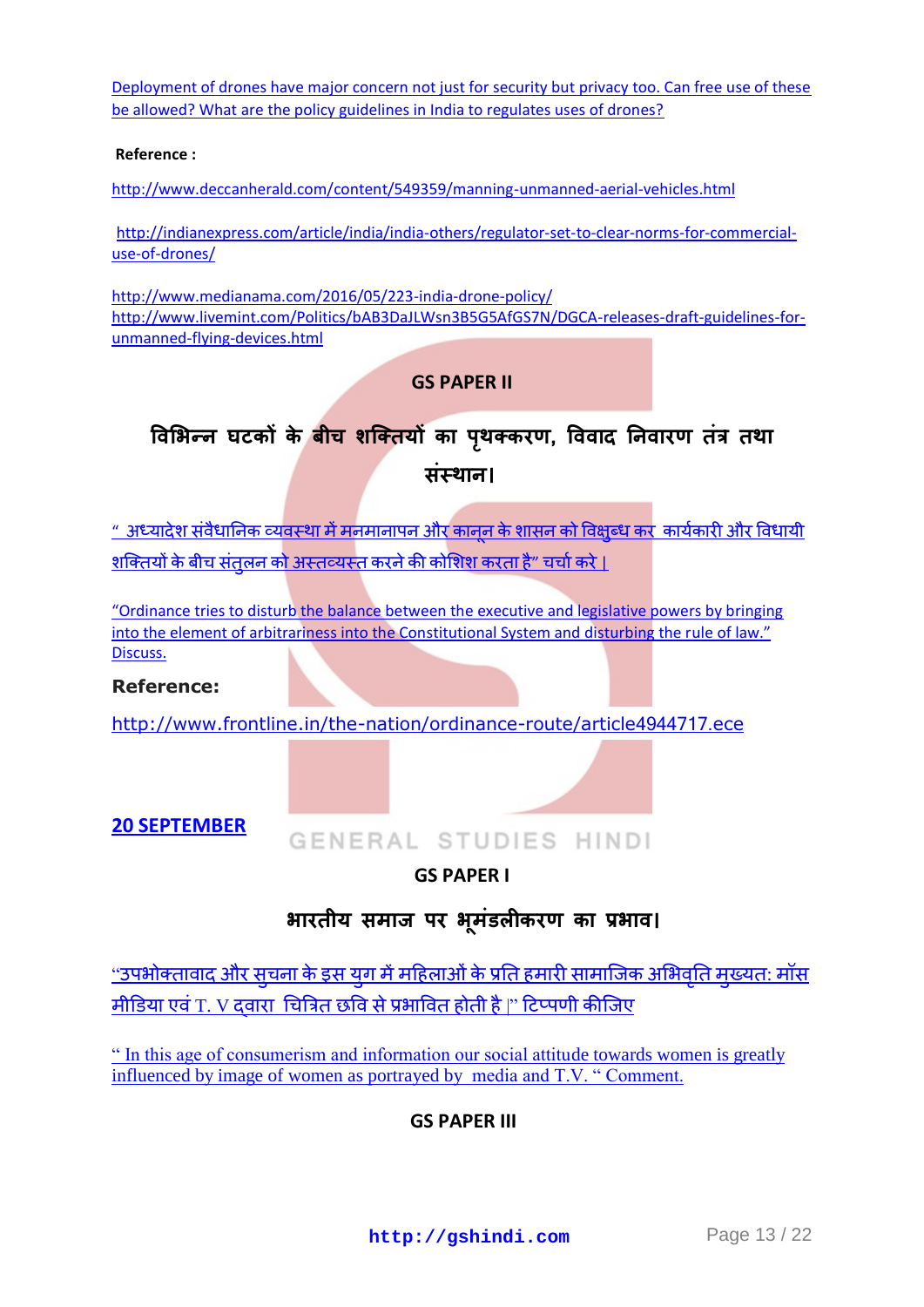## **विऻान एिॊ प्रौद्मोधगकी-विकास एिॊ अन ु प्रमोग औय योर्भयाा के र्ीिन ऩय इसका प्रबाि।**

<u>शहरों की अधिकाँश समस्याओं का निवारण किया जा स</u>कता है यदि स्मार्ट गांवों परध्यान केन्द्रित दिया जाता है। आप के अनुसार इसे प्रभावी ढंग से अमल करने के लिए क्या तत्व इस [यणनीनत](http://gshindi.com/category/gs-paper-3/focus-on-smart-villages) भें होने चाटहए?

Cities problem could be fixed once focus is given on smart villages. According to you what element [should this strategy have to execute it effectively?](http://gshindi.com/category/gs-paper-3/focus-on-smart-villages)

**[21 SEPTEMBER](http://gshindi.com/category/mains-answer-writing/21-september-mains-answer-writing)**

## **GS PAPER II**

# **कामाऩाभरका औय न्मामऩाभरका की सॊयचना, सॊगठन औय कामा-सयकाय के भॊत्रारम एिॊ विबाग, प्रबाि सभ ूह औय औऩचारयक/अनौऩचारयक सॊघ तथा शासन प्रणारी भेंउनकी ब ू भभका।**

<u>Q.1 कॉपीराइट कानन पर दिल्ली उच्च न्यायालय दवारा दिया न्याय रचनात्मकता और साहित्यिक</u> काम के लिए व्यापक आशय रखता है। इस मामले में कोर्ट का औचित्य क्या था और आने वाली पीढ़ी के लिए इसका क्या महत्त्व हो सकता है?

[Judgment delivered by Delhi High court on copyright laws has wider implication for creativity and](http://gshindi.com/category/gs-paper-2/sc-judgement-in-copyright-case)  [literary work. What was the rationale of HC in arriving this and what implication could it have for](http://gshindi.com/category/gs-paper-2/sc-judgement-in-copyright-case)  [coming generation?](http://gshindi.com/category/gs-paper-2/sc-judgement-in-copyright-case)

**Reference:**

GENERAL STUDIES HINDI

[http://www.thehindu.com/opinion/lead/judgment-in-the-delhi-university-photocopying-case-a](http://www.thehindu.com/opinion/lead/judgment-in-the-delhi-university-photocopying-case-a-blow-for-the-right-to-knowledge/article9121260.ece)[blow-for-the-right-to-knowledge/article9121260.ece](http://www.thehindu.com/opinion/lead/judgment-in-the-delhi-university-photocopying-case-a-blow-for-the-right-to-knowledge/article9121260.ece)

[http://gshindi.com/category/sc-rulings-national-issues-hindu-analysis/judgment-in-the-delhi](http://gshindi.com/category/sc-rulings-national-issues-hindu-analysis/judgment-in-the-delhi-university-photocopying-case)[university-photocopying-case](http://gshindi.com/category/sc-rulings-national-issues-hindu-analysis/judgment-in-the-delhi-university-photocopying-case)

## **GS PAPER IV**

## **अन्तयााष्रीम सम्फन्धों तथा ननधध व्मिस्था (पॊडडगॊ द्) भेंनैनतक भ ुद्द, े कायऩोयेट शासन व्मिस्था।**

लाभ और नैतिकता उलटा रिश्ता है। क्या आप सहमत हैं? पर्यावरण और कॉर्पोरेट नैतिकता के बीच संबंधों के संदर्भ में इस पर चर्चा करें।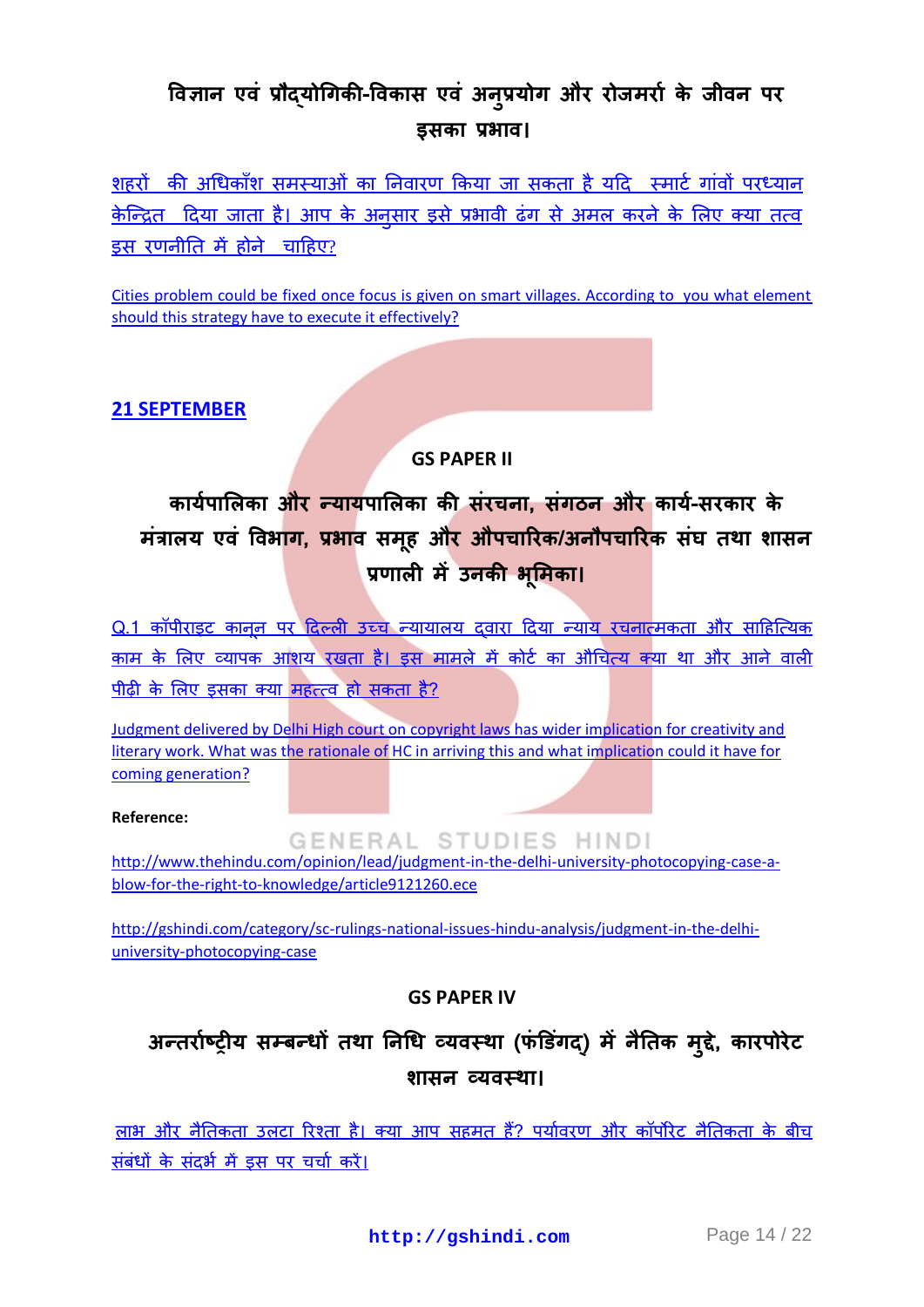## **22 [SEPTEMBER](http://gshindi.com/category/mains-answer-writing/22-september-mains-answer-writing)**

## **GS PAPER II**

# **शासन व्यवस्था, पारदर्शिता और जवाबदेही के महत्वपूर्ण पक्ष, ई-गवनेसे-अन ु प्रमोग, भॉडर, सपरताएॊ, सीभाएॊ औय सम्बािनाएॊ, नागरयक चाटाय,**  पारदर्शिता एवं जवाबदेही और संस्थागत तथा अन्य उपाय।

<u>प्रश्नः हाल ही में सुप्रीम कोर्ट दवारा पुलिस को ऑनलाइन प्राथमिकी दर्ज करने के लिए निर्देशन एक स्वागत</u> <u>योग्य कदम है, ?लेकिन यह यथासमय है की एक विनम्र और नागरिक अनकल पलिस बनाने के लिए सब राज्य</u> <u>सरकारे पुलिस सुधार के लिए सुप्रीम कोर्ट के 2007 के फैसले को व्यापक रूप से लागू करे। इस संबंध में पुलिस</u> <u>की वर्तमान समस्याओं को उजागर करे और इसमें सुधार करने के लिए क्या कदम उठाने चाहिए</u>

A recent Supreme court [directing Police to register FIR online is a welcome step but its need of hour](http://gshindi.com/category/gs-paper-2/sc-ruling-to-register-fir-online)  [that all state government should implement SC judgement on Police reform to make Police polite](http://gshindi.com/category/gs-paper-2/sc-ruling-to-register-fir-online)  and citizen friendly. In this respect highlight what are the current problems of police functioning in [India and what reform must be brought to reform it?](http://gshindi.com/category/gs-paper-2/sc-ruling-to-register-fir-online)

#### **Reference:**

<http://swarajyamag.com/books/why-police-reforms-dont-take-off-in-india>

[http://www.thehindu.com/opinion/lead/on-the-sc-order-for-quick-uploading-of-firs-by](http://www.thehindu.com/opinion/lead/on-the-sc-order-for-quick-uploading-of-firs-by-police/article9104526.ece)[police/article9104526.ece](http://www.thehindu.com/opinion/lead/on-the-sc-order-for-quick-uploading-of-firs-by-police/article9104526.ece)

ARC (द्वितीय प्रशासनिक सुधार आयोग) 5 $^{\rm th}$ Report -- Chapter 4 and 5 $^{\rm th}$ 

<http://arc.gov.in/>

## **GS PAPER I**

**विश्ि के इनतहास भें18िीॊ सदी की घटनाएॊ मथा औद्मोधगक िाॊनत, विश्ि म ुद्ध,याष्रीम सीभाओॊ का ऩ ु न: सीभाकन, उऩननिेशिाद, उऩननिेशिाद की सभाक्तत, यार्नीनतक दशानशास्त्र र्ैसे साम्मिाद, ऩॉू र्ीिाद, सभार्िाद आदद शाभभर होंगे, उसके रूऩ औय सभार् ऩय उनका प्रबाि।**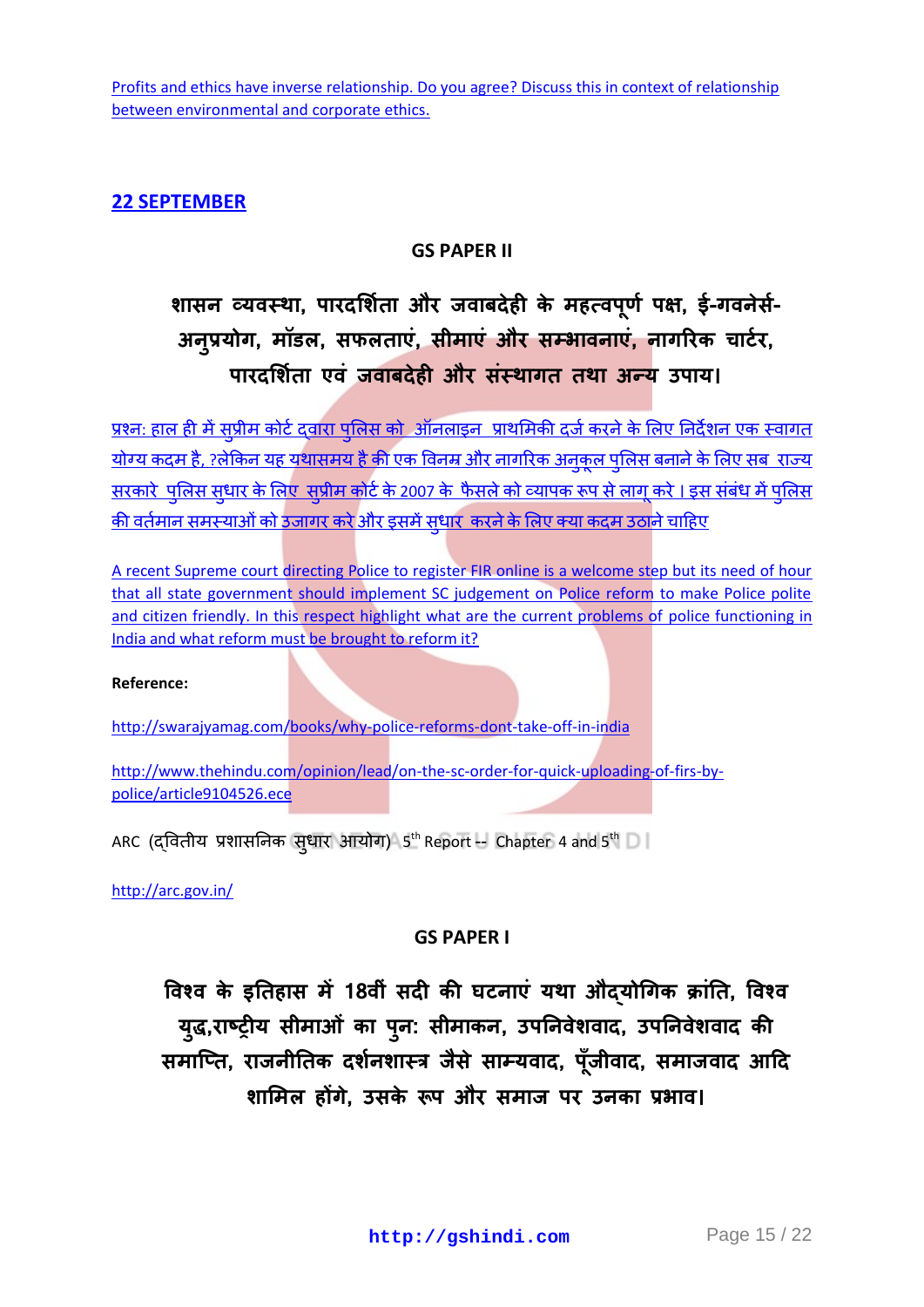<u>यद्यपि नेपोलियन ने फ्रांसीसी क्रांति के आदर्शों को कुचल दिया, लेकिन आधुनिक यूरोप की नींव रखने वाला भी</u> वहीथा । चर्चा करे

[Although Napoleon crushed the cherished ideals of French revolution but at the same time he laid](http://gshindi.com/category/gs-paper-1/napoleon-laid-foundation-of-modern-europe)  [foundation of modern Europe. Discuss.](http://gshindi.com/category/gs-paper-1/napoleon-laid-foundation-of-modern-europe)

**Reference: NCERT (Old)**

## **23 [SEPTEMBER](http://gshindi.com/category/mains-answer-writing/23-september-mains-answer-writing)**

#### **GS PAPER III**

# **भ ु ख्म पसरें-देश के विभबन्न बागों भेंपसरों का ऩैटन-ाभसॊचाइा के विभबन्न प्रकाय एिॊ भसॊचाइा प्रणारी-क ृ वि उत्ऩाद का बॊडायण, ऩरयिहन तथा विऩणन, सम्फधधत वििम औय फाधाएॊ, क्रकसानों की सहामता के भरए इा-प्रौद्मोधगकी।**

आहार पैटर्न जो स्पष्ट रूप से दालों की ओर शिफ्ट होता दिखाई दे रहा है यह इंकित करता है की भारत के लिए जो दालो की बड़ी पहेली है उस पर ध्यान केन्द्रित करना चाहिए जो न सिर्<u>फ पौष्टिक है, लेकिन उसके अन्य भी कई</u> <u>लाभ । इस सन्दर्भ सुझाइए की भारत को दालों की समस्याओं को हल करने के लिए क्या करना चाहिए ?</u>

[Evolving dietary pattern which clearly mark shift towards pulses it becomes imperative that India](http://gshindi.com/category/gs-paper-3/dietary-apttern-shift-towards-pulses)  should focus on its pulse conundrum which have not just nutritious value but other benefit too. In [light of this suggest what should be done to solve pulse problems of India?](http://gshindi.com/category/gs-paper-3/dietary-apttern-shift-towards-pulses)

#### **Reference:**

<http://gshindi.com/category/agronomy/report-cea-led-panel-suggests-ways-to-stabilise-pulses>

[http://finmin.nic.in/reports/Pulses\\_report\\_16th\\_sep\\_2016.pdf](http://finmin.nic.in/reports/Pulses_report_16th_sep_2016.pdf)

[http://economictimes.indiatimes.com/news/economy/policy/announce-higher-msp-for-pulses](http://economictimes.indiatimes.com/news/economy/policy/announce-higher-msp-for-pulses-speed-up-procurement-cea-panel/articleshow/54365763.cms)[speed-up-procurement-cea-panel/articleshow/54365763.cms](http://economictimes.indiatimes.com/news/economy/policy/announce-higher-msp-for-pulses-speed-up-procurement-cea-panel/articleshow/54365763.cms)

## **GS PAPER II**

## **बायत एिॊ इसके ऩड़ोसी सम्फन्ध।**

<u>हाल ही में हए उरी हमले हमले के बाद भारत के पास सीमा पार आतंकवाद से निपटने के लिए क्या क्या विकल्प</u> <u>है ? क्या पाकिस्तान, से सीधा यद्ध इस समस्या का ह[ल](http://gshindi.com/category/gs-paper-2/uri-attack-and-terrorism) है ? इस बारे में अपनी राय दे।</u>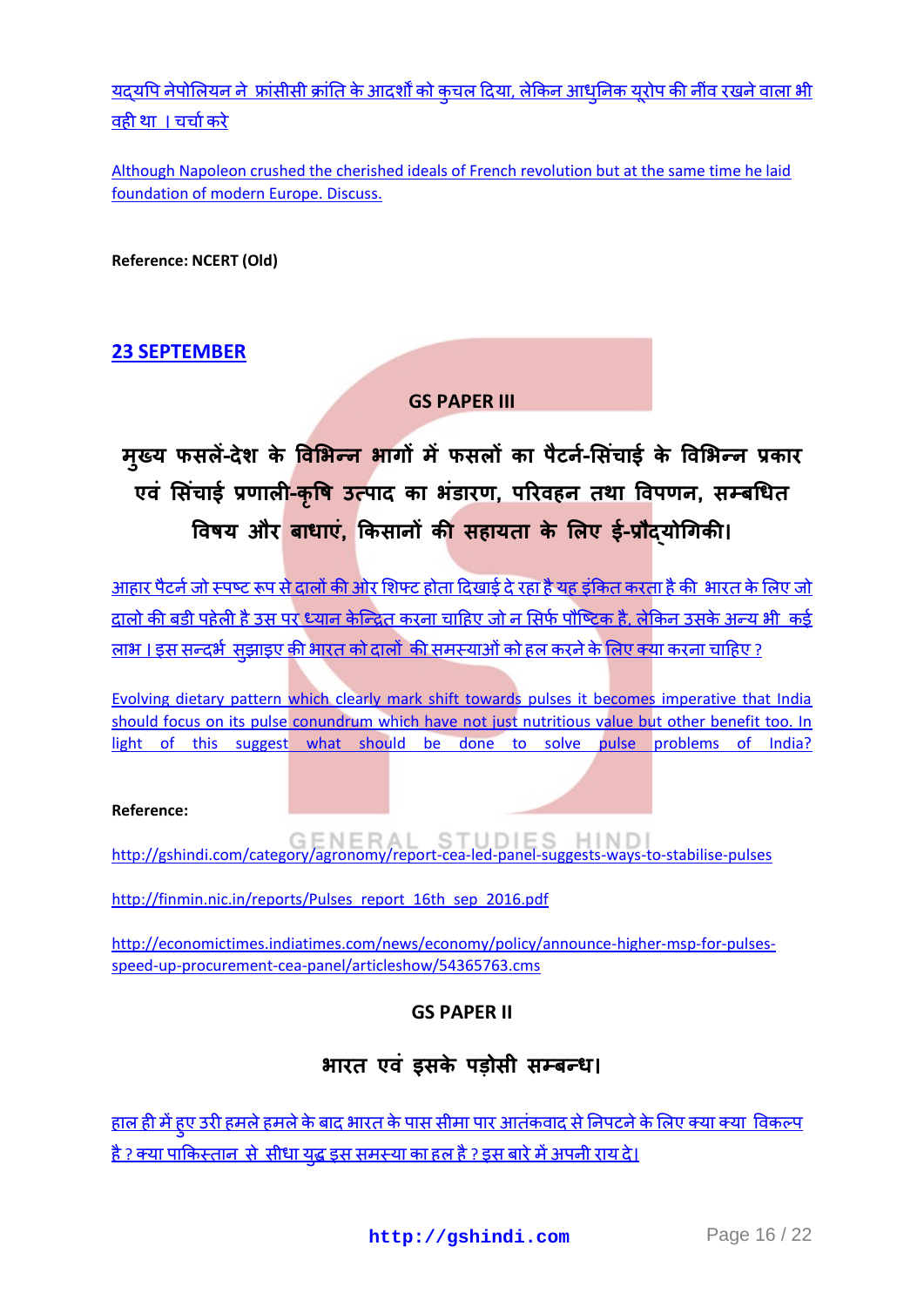[In the walk of recent URI attack what option does India have to tackle cross border terrorism? Does](http://gshindi.com/category/gs-paper-2/uri-attack-and-terrorism)  [a direct war Pakistan is feasible? Give your opinion regarding this.](http://gshindi.com/category/gs-paper-2/uri-attack-and-terrorism)

#### **Reference:**

[http://www.thehindu.com/opinion/lead/m-k-narayanan-on-indiapakistan-diplomacy-and](http://www.thehindu.com/opinion/lead/m-k-narayanan-on-indiapakistan-diplomacy-and-terrorism/article9128770.ece)[terrorism/article9128770.ece](http://www.thehindu.com/opinion/lead/m-k-narayanan-on-indiapakistan-diplomacy-and-terrorism/article9128770.ece)

## **24 [SEPTEMBER](http://gshindi.com/category/mains-answer-writing/24-september-mains-answer-writing)**

## **GS PAPER II**

# **बायतीम सॊविधान-ऐनतहाभसक आधाय, विकास, विशेिताएॊ, सॊशोधन, भहत्िऩ ू णा प्रािधान औय फ ु ननमादी सॊयचना।**

<u>" लोकप्रिय समर्थन के खोने का नकसान मुख्यतया सरकारों को अनुशासन में रखता है [| "](http://gshindi.com/category/gs-paper-2/government-discipline-and-fear-of-loss-of-support) टिप्पणी कीजिए |</u>

["The fear of loss of popular support powerfully disciplines the actions of governments." Comment](http://gshindi.com/category/gs-paper-2/government-discipline-and-fear-of-loss-of-support)

## **GS paper III**

## **बायतीम अथाव्मिस्था तथा मोर्ना, सॊसाधनों को र् ु टान, े प्रगनत, विकास तथा**  रोजगार से सम्बन्धित विषय

सही मायने में स्वतंत्र केंद्रीय बैंकों का क्या औचित्य हैं? ?क्या भारत में मौद्रिक नीति का निर्धारण करने में <u>भारतीय रिजर्व बैंक को पूर्ण स्वायत्तता देना वांछनीय है</u>

[What are the rationales of truly independent central banks? Is it desirable in India to give full](http://gshindi.com/category/gs-paper-3/truely-independent-central-bank)  [autonomy to RBI in determining monetary policy?](http://gshindi.com/category/gs-paper-3/truely-independent-central-bank)

#### **Reference:**

[http://www.thehindu.com/opinion/op-ed/an-independent-rbi-is-a-chimera-writes-charan](http://www.thehindu.com/opinion/op-ed/an-independent-rbi-is-a-chimera-writes-charan-singh/article9128747.ece?utm_source=MostPopular&utm_medium=Opinion&utm_campaign=WidgetPromo)[singh/article9128747.ece?utm\\_source=MostPopular&utm\\_medium=Opinion&utm\\_campaign=Widg](http://www.thehindu.com/opinion/op-ed/an-independent-rbi-is-a-chimera-writes-charan-singh/article9128747.ece?utm_source=MostPopular&utm_medium=Opinion&utm_campaign=WidgetPromo) [etPromo](http://www.thehindu.com/opinion/op-ed/an-independent-rbi-is-a-chimera-writes-charan-singh/article9128747.ece?utm_source=MostPopular&utm_medium=Opinion&utm_campaign=WidgetPromo)

## **25 [SEPTEMBER](http://gshindi.com/category/essay/essay-writing-25-september) (Essay)**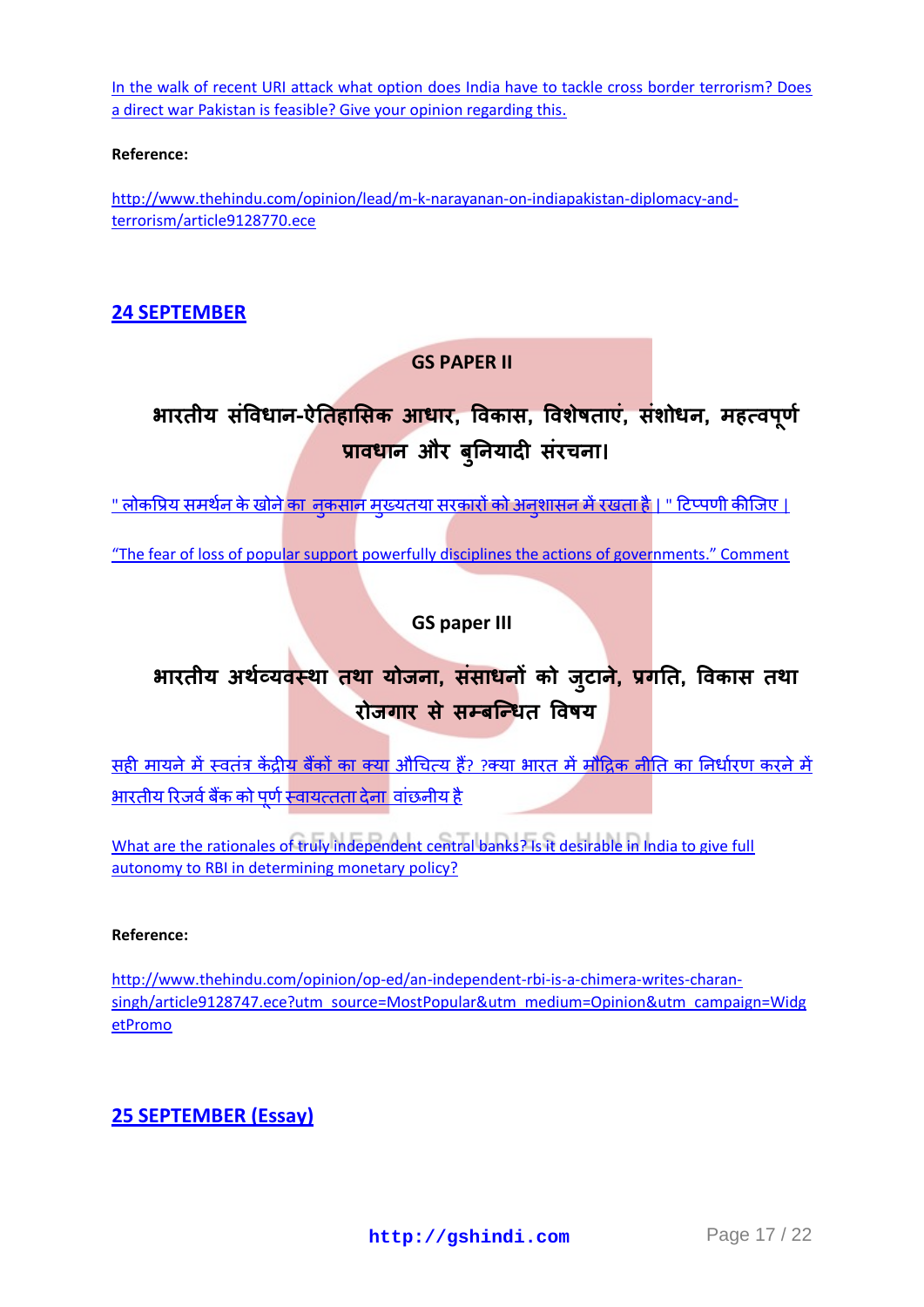रविवार को हम दो essay के topic पोस्ट जिनमे से फिलहाल आपको एक पर essay लिखना है | चूंकि आपकी file बढ़ी होगी आप इसको अपने  $cam$  scanner से photo click करके इसका pdf हमें justunlearn@gmail.com पर mail कर दीजिए | mail में subject essay डाल दिजिए 1000-1200 words

<u>कृ</u>पया लिखने से पहले <mark>इस link पर click</mark> करके कैसे लिखना है यह जरूर पढ़े :-

1. भारत में कृषि का भविष्य

Future of Agriculture in India

2. भारतीय शहर अराजकता का एक चित्र<mark>ण हैं</mark>

Indian cities are a picture of chaos

## **26 [SEPTEMBER](http://gshindi.com/category/mains-answer-writing/26-september-mains-answer-writing)**

## **GS PAPER I**

**विश्िबय के भ ु ख्म प्राक ृ नतक सॊसाधनों का वितयण (दक्षऺण एभशमा औय बायतीम उऩभहाद्िीऩ को शाभभर कयते ह ु ए) विश्ि (बायत सदहत) के विभबन्न बागों भें प्राथभभक, द्वितीमक औय ततृ ीमक ऺत्रे के उद्मोगों को स्थावऩत कयनेके भरए क्र्म्भेदाय कायक।**

<u>भारत की मिट्टी उर्वरता में भारी कमी का सामना कर रही है और क्षेत्र रेगिस्तान में परिवर्तित हो रहे हैं। इस घटना</u> <u>के लिए कौनसे कारक जिम्मेदार हैं? इस से प्रभावित प्रमख क्षेत्रों पर प्रकाश डालीए और क्या सधारात्मक उपाय</u> लिए जा सकते है वो बताइए  $GENERAL$   $STUDIES$   $HINDI$ 

India's soil is facing tremendous loss of fertility and is converting into deserts. What are the factors [responsible for this phenomenon? Highlighting the major areas affected from this, suggest some](http://gshindi.com/category/gs-paper-1/soil-fertility-in-india)  [remedial measures that could be taken](http://gshindi.com/category/gs-paper-1/soil-fertility-in-india)

**GS Paper III**

# **विऻान एिॊ प्रौद्मोधगकी-विकास एिॊ अन ु प्रमोग औय योर्भयाा के र्ीिन ऩय इसका प्रबाि।**

<u>भारत में हाल ही में फैले वेक्टर जनित रोग से यह आवश्यकता महसूस होती है की भारत को केवल मच्छर</u> <u>नियंत्रण से परे हटकर इस क्षेत्र के दुसरे देशों से सबक लते हुए एक समग्र द्रष्टिकोण को अपनाते हुए निति का</u>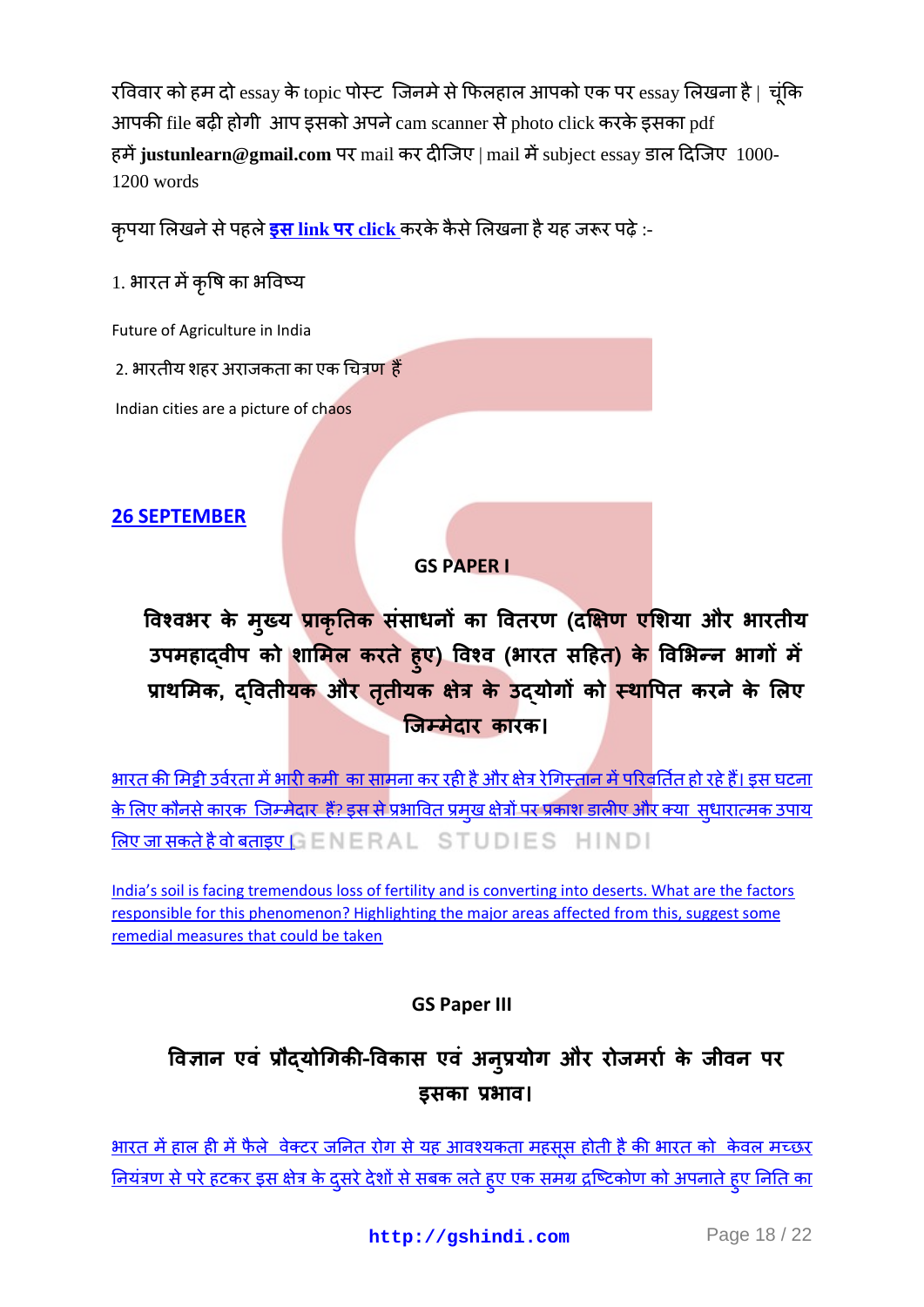<u>निर्माण करना चाहिए । भारत में इन बीमारी के फैलने के लिए कारण का हवाला देते हूए यह बताए इन बीमारियों</u> को प्रभावी ढंग से रोकने के लिए क्या रणनीति तैयार करनी चाहिए।

[Recent outbreak of vector borne disease requires India to shift from merely mosquito control to](http://gshindi.com/category/gs-paper-3/vector-borne-diseases-and-india)  [devise a holistic approach taking lessons from other countries of the region. Cite the reason for](http://gshindi.com/category/gs-paper-3/vector-borne-diseases-and-india)  [outbreak of these diseases in India and suggest strategies to effectively check these.](http://gshindi.com/category/gs-paper-3/vector-borne-diseases-and-india)

#### **Reference:**

[http://indianexpress.com/article/opinion/editorials/chikungunya-dengue-deaths-delhi-aap](http://indianexpress.com/article/opinion/editorials/chikungunya-dengue-deaths-delhi-aap-government-symptoms-sanitation-3031464/)[government-symptoms-sanitation-3031464/](http://indianexpress.com/article/opinion/editorials/chikungunya-dengue-deaths-delhi-aap-government-symptoms-sanitation-3031464/)

## **27 [SEPTEMBER](http://gshindi.com/category/mains-answer-writing/27-september-mains-answer-writing)**

## **GS PAPER I**

## **विश्िबय के भ ु ख्म प्राक ृ नतक सॊसाधनों का वितयण**

<u>भारतमें पानी की समस्या इसकी कमी की वजह से नहीं, बल्कि इसके कुप्रबंधन की वजह से है। चर्चा करे।</u>

The problem of water in India is not of scarcity but it is more because of water mismanagement. [Discuss.](http://gshindi.com/category/gs-paper-1/water-problem-in-india)

## **GS PAPER II**

कार्यपालिका और न्<mark>यायपालिका की</mark> संरचना, संगठन औ<mark>र कार्य-</mark>सरकार के मंत्रालय **एिॊ विबाग, प्रबाि सभ ूह औय औऩचारयक/अनौऩचारयक सॊघ तथा शासन प्रणारी भें उनकी ब ू भभका।**

मौत की सजा जो समाज पर एक धब्बा है उसे जाना चाहिए। क्या आप सहमत हैं? हाल के मामले में, न्यायपालिका दवारा इस सजा के लिए क्या नवाचार अपनाया है और इस बारे में कोर्ट के क्या तके है $?$ 

[Death penalty is a blot on society which must go. Do you agree? In recent case, what innovation has](http://gshindi.com/category/gs-paper-2/effect-of-death-penalty-on-society)  [been adopted by judiciary to do away this and what are arguments of court?](http://gshindi.com/category/gs-paper-2/effect-of-death-penalty-on-society)

#### **Reference:**

[http://www.thehindu.com/news/national/judicial-innovation-helps-supreme-court-avoid-awarding](http://www.thehindu.com/news/national/judicial-innovation-helps-supreme-court-avoid-awarding-death-penalty/article9121307.ece)[death-penalty/article9121307.ece](http://www.thehindu.com/news/national/judicial-innovation-helps-supreme-court-avoid-awarding-death-penalty/article9121307.ece)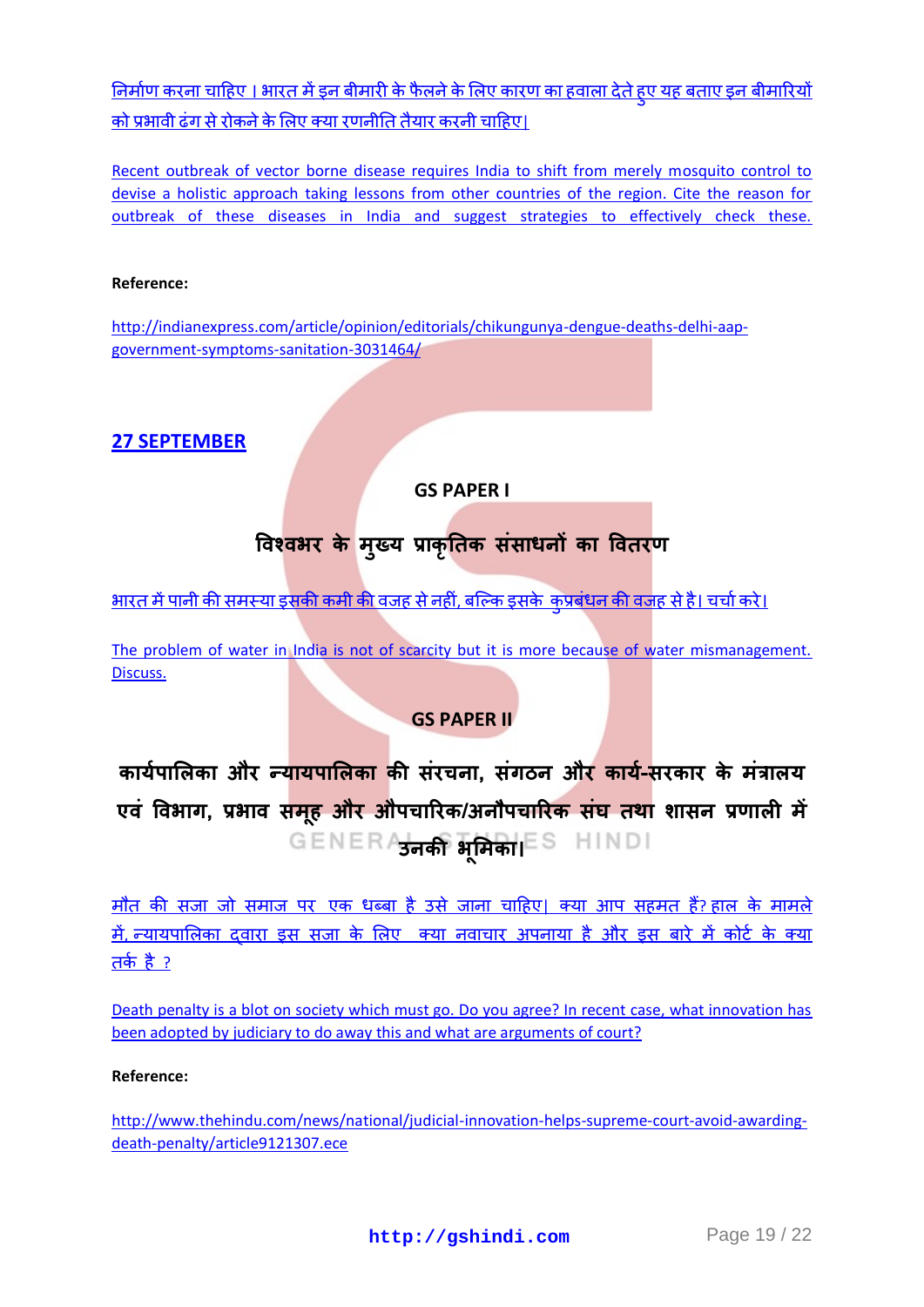#### **GS PAPER II**

## **सॊसद औय याज्म विधनमका-सॊयचना, कामा, कामा सॊचारन, शक्ततमाॉ एिॊ विशेिा** धाकार और इनसे उत्पन्न होने वाले विषय।

"पानी के लंबे और स्थायी समाधान के लिए अदालत के तहतले झांच पड़ताल और उसके फैसले दीर्घकालिक समा<u>धाननहीं हो सकते । " चर्चा करे।</u>

["Long and enduring solution of water requires that a court monitored enquiry judgement can't be a](http://gshindi.com/category/gs-paper-2/solution-to-water-problem)  [long term solution. " Discuss.](http://gshindi.com/category/gs-paper-2/solution-to-water-problem)

#### **Reference:**

[http://indianexpress.com/article/opinion/editorials/cauvery-water-dispute-supreme-court](http://indianexpress.com/article/opinion/editorials/cauvery-water-dispute-supreme-court-karnataka-tamil-nadu-3049937/)[karnataka-tamil-nadu-3049937/](http://indianexpress.com/article/opinion/editorials/cauvery-water-dispute-supreme-court-karnataka-tamil-nadu-3049937/)

#### **GS PAPER III**

# **आतॊ रयक सुयऺा के भरए च ु नौती उत्ऩन्न कयनेिारे शासन वियोधी तत्िों की ब ू भभका।**

<u>दुनिया भर के शहरों ने हिंसक आतंकवादी हमले को देखा है। क्या कारण है शहर इन हमलों की चपेट में बार बार</u> <u>आते है और शहरों को सरक्षित और व्यवहार्य रहने वाले जगह बनाने के लिए क्या-क्या उपाय लिए जा सकते हैं?</u>

[Cities across the world has seen violent terrorist attack. What makes cities vulnerable to these type](http://gshindi.com/category/gs-paper-3/terrorism-and-cities)  [of attacks and what measures needs to be taken to make cities safe and viable living place?](http://gshindi.com/category/gs-paper-3/terrorism-and-cities)

#### **Reference:**

[http://www.livemint.com/Opinion/u02y6DopbLCaaSL6MxkDSK/Terrorism-and-the-urban-war](http://www.livemint.com/Opinion/u02y6DopbLCaaSL6MxkDSK/Terrorism-and-the-urban-war-theatre.html)[theatre.html](http://www.livemint.com/Opinion/u02y6DopbLCaaSL6MxkDSK/Terrorism-and-the-urban-war-theatre.html)

#### **29 [SEPTEMBER](http://gshindi.com/category/mains-answer-writing/29-september-mains-answer-writing)**

#### **GS PAPER II**

## **भहत्िऩ ू णा अन्तयााष्रीम सॊस्थान, सॊस्थाएॊ औय भॊच-उनकी सॊयचना, अधधदेश।**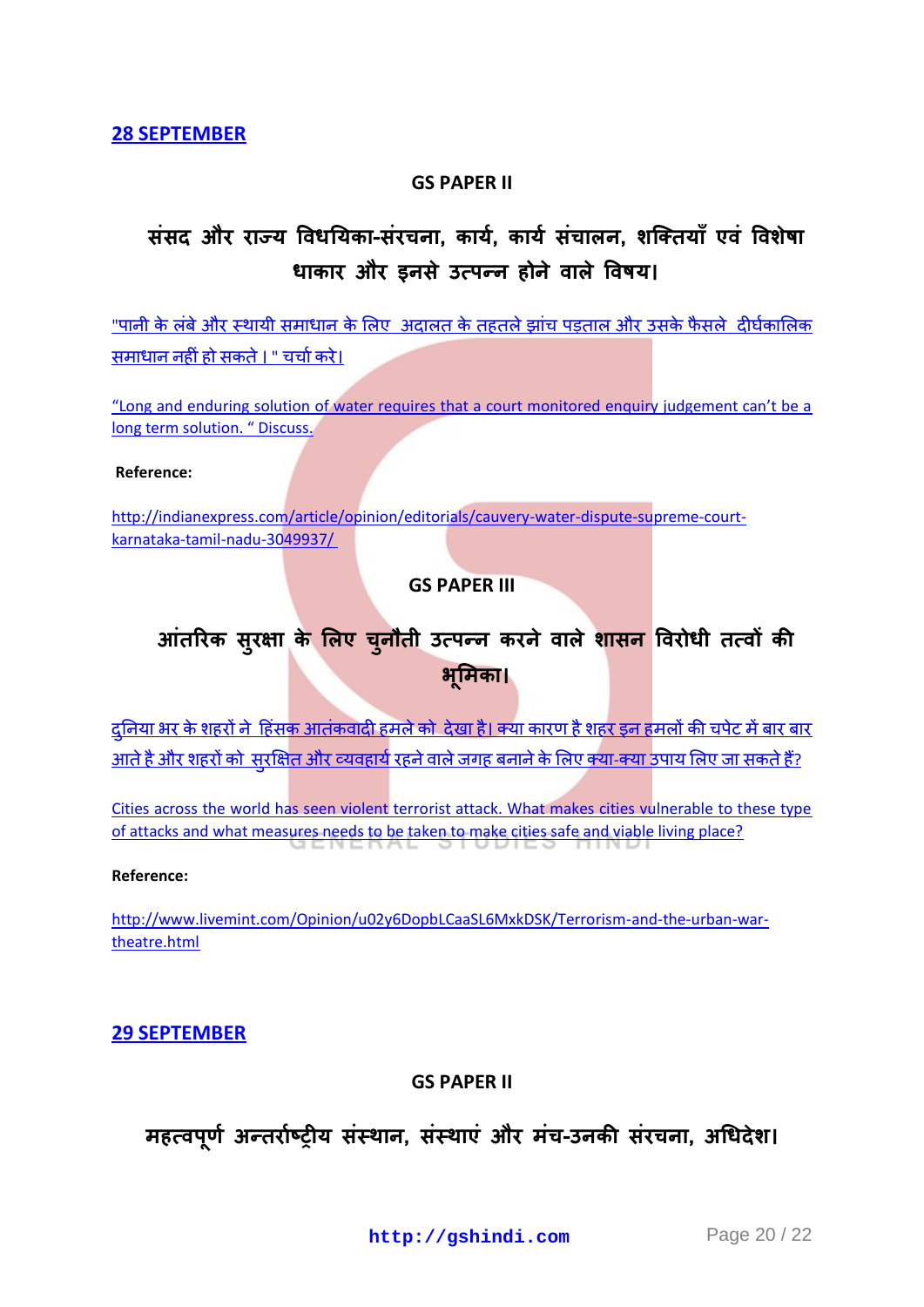<u>संयुक्त राष्ट्र को अपने अस्तित्व के संकट का सामना करना पड़ रहा है और इस दशा में क्या इसे भंग कर दिया</u> <u>जाना चाहिए? आप संयक्त राष्ट्र के बिना दनिया को कैसे देखते हैं ?</u>

[UNis facing an existential crisis and should be disbanded? How do you visualize world without UN?](http://gshindi.com/category/gs-paper-2/un-existential-crisis)  [Critically analyse the functioning of UN?](http://gshindi.com/category/gs-paper-2/un-existential-crisis) 

**Reference:** 

[http://indianexpress.com/article/opinion/columns/un-general-assembly-united-nations-secretary](http://indianexpress.com/article/opinion/columns/un-general-assembly-united-nations-secretary-general-election-2926384/)[general-election-2926384/](http://indianexpress.com/article/opinion/columns/un-general-assembly-united-nations-secretary-general-election-2926384/) 

## **GS PAPER IV**

# **भानिीम भल् ू म-भहान्नेताओ, ॊ सु धायकों औय प्रशासकों के र्ीिन तथा उनके उऩदेशों से भशऺा, भ ू ल्म विकभसत कयने भेंऩरयिाय, सभार् औय शैऺणणक सॊस्थाओॊ की ब ू भभका।**

<u>["](http://gshindi.com/category/gs-paper-4/effect-of-environment-on-individual-personality)व्यक्ति का व्यक्तित्व का निखार जिस वातावरण में वह पैदा और बड़ा हूआ है और जिस तरह क समाज के</u> साथ घलता मिलता है, |उसका नतीजा है ।"। टिप्पणी कीजिए

["Personality of an individual is outcome of an environment in which he/she has been born and](http://gshindi.com/category/gs-paper-4/effect-of-environment-on-individual-personality)  [brought up along with the interface he/she has with the societ](http://gshindi.com/category/gs-paper-4/effect-of-environment-on-individual-personality)y as a whole." Comment.

#### **30 [SEPTEMBER](http://gshindi.com/category/mains-answer-writing/30-september-mains-answer-writing)**

**GS PAPER II**

## **साॊविधधक, विननमाभक औय विभबन्न अधा-न्मानमक ननकाम।**

<u>क्या अधिकरण जिस उद्देश्य के लिए वे बनाए गए थे उसको पुरा करने में सफल रहे है ? इस सन्दर्भ में भारत में </u> अधिकरणों के कामकाज का समालोचनात्मक विश्लेषण कीजिए ?

[Do tribunals have been victorious to fulfil the purpose for which they were created?](http://gshindi.com/category/gs-paper-2/functioning-of-tribunals) In this light [critically analyse the functioning of tribunals in India?](http://gshindi.com/category/gs-paper-2/functioning-of-tribunals)

#### **Reference:**

<http://blogs.economictimes.indiatimes.com/et-editorials/reform-tribunals-dont-abolish-them/>

## **GS PAPER IV**